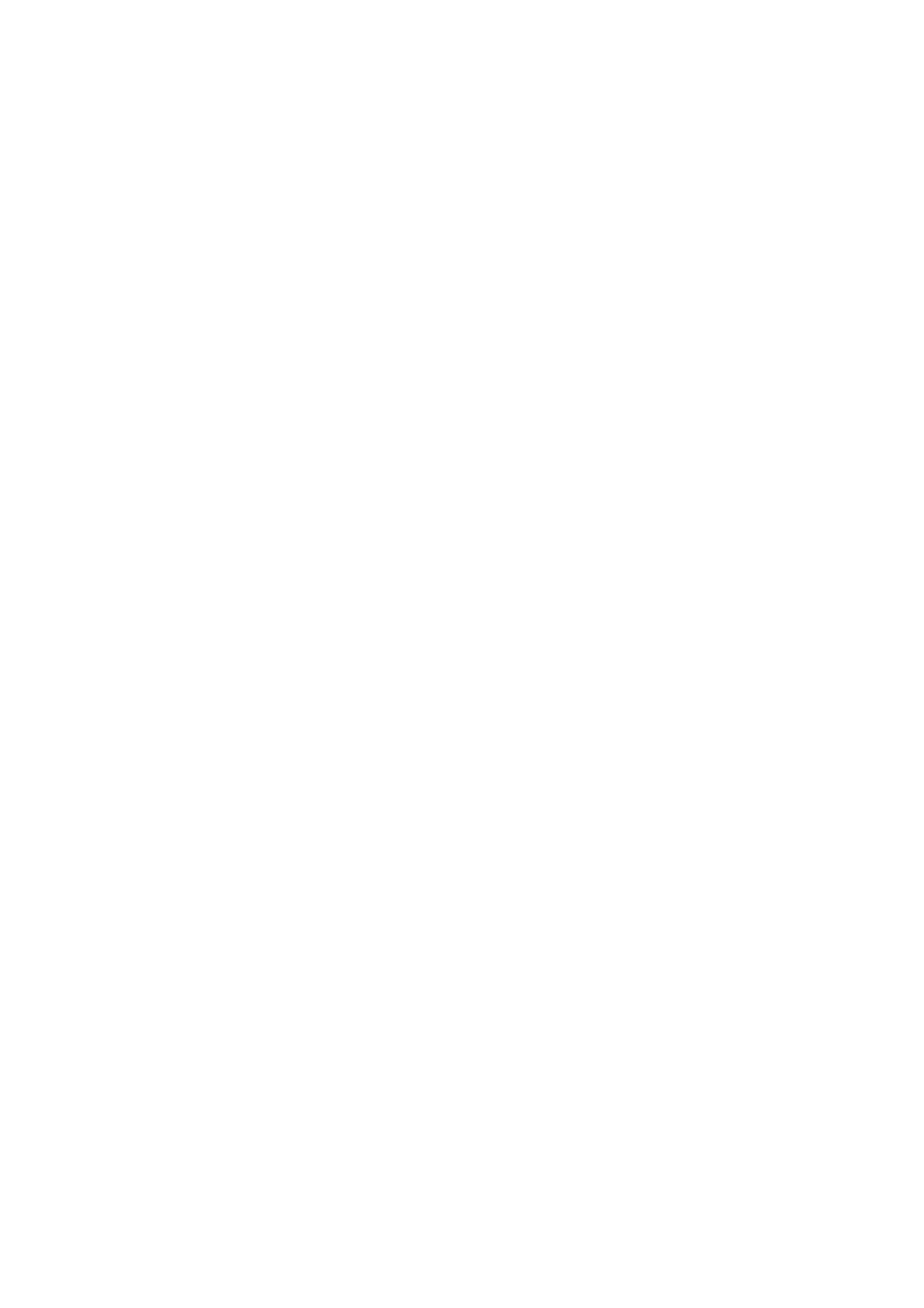## **ANNEX 1**

# **GUIDANCE RELATING TO THE IMPLEMENTATION OF SOLAS CHAPTER XI-2 AND THE ISPS CODE**

#### **GENERAL**

1 The ensuing paragraphs are lifted from the report of the Maritime Security Working Group (MSC 78/WP.13 and Add.1) at MSC 78 and are considered to be of valuable guidance for the implementation of SOLAS chapter XI-2 and the ISPS Code on relevant topics.

## **SECURITY MEASURES AND PROCEDURES TO BE APPLIED DURING SHIP/PORT INTERFACE WHEN EITHER THE SHIP OR THE PORT FACILITY DO NOT COMPLY WITH THE REQUIREMENTS OF SOLAS CHAPTER XI-2 AND OF THE ISPS CODE**

#### **Ships**

2 The Committee considered the security measures and procedures to be applied during ship/port interface when either the ship or the port facility do not comply with the requirements of chapter XI-2 and of the ISPS Code.

3 The Committee recalled paragraph B/9.51 of the ISPS Code which recommends that the ship security plan (SSP) should establish details of the procedures and security measures the ship should apply when:

- .1 it is at a port of a State which is not a Contracting Government;
- $\therefore$  it is interfacing with a ship to which the ISPS Code does not apply<sup>1</sup>;
- .3 it is interfacing with a fixed or floating platform or a mobile drilling unit on location; or
- .4 it is interfacing with a port or port facility which is not required to comply with chapter XI-2 and part A of the ISPS Code;

and thus considers that guidance, in this respect, is only required for those ships which have not already included appropriate provisions to this end in the approved SSP.

4 The Committee decided to recommend that in such cases, if the ship's approved SSP does not already include provisions as recommended in paragraph B/9.51 of the ISPS Code, the ship should attempt to conclude, if possible, a Declaration of Security or to take the following action:

 $\frac{1}{1}$  Refer to further work by the International Maritime Organization pertaining to Enhancement of maritime security and to Establishment of appropriate measures to enhance the security of ships, port facilities, mobile offshore drilling units on location and fixed and floating platforms not covered by chapter XI-2 of the 1974 SOLAS Convention, adopted by the 2002 SOLAS Conference on Maritime Security by resolutions 3 and 7 respectively.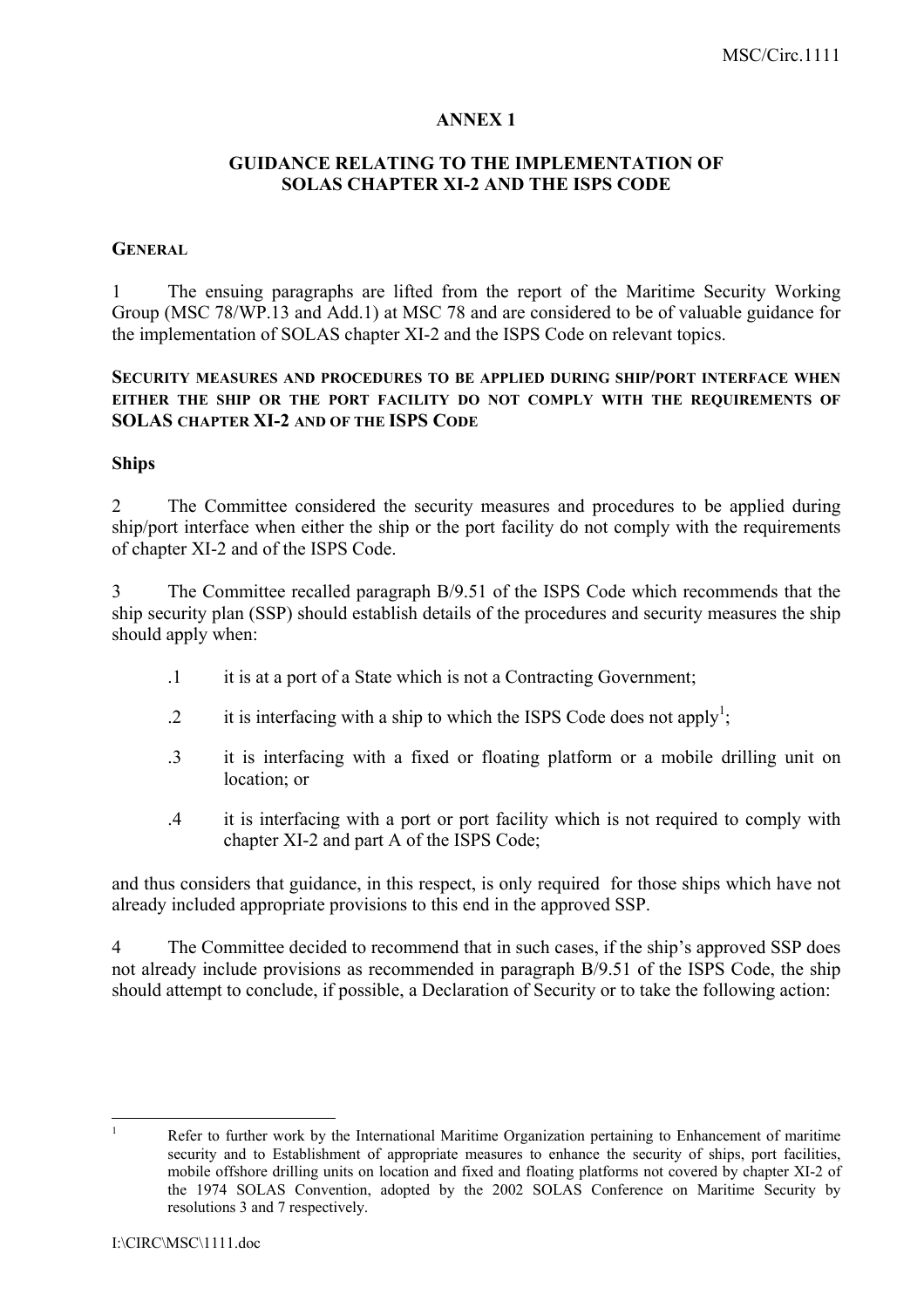- .1 record the actions taken by the Company Security Officer (CSO) and/or Ship Security Officer (SSO) to establish contact with the Port Facility Security Officer (PFSO), and/or any other persons responsible for the security of the port, ship or platform being interfaced;
- .2 record the security measures and procedures put in place by the ship, bearing in mind the security level set by the Administration and any other available security-related information; and complete and sign, on behalf of the ship alone, a Declaration of Security;
- .3 implement and maintain the security measures and procedures set out in the Declaration of Security throughout the duration of the interface;
- .4 report the actions taken to the CSO and through the CSO to the Administration; and
- .5 request the CSO to inform the authorities responsible for the exercise of control and compliance measures (regulation XI-2/9) and the PFSO(s) at the next port(s) of call of the difficulties the ship experienced and of the actions the ship itself took.

5 The Committee recognized that a ship should be able to address most of the ship security activities required by section A/7 of the ISPS Code.

6 In addition the Committee recognized that on certain occasions and, in particular, when a ship is required to call at a port of a State which is not a Contracting Government, the ship may be unable to identify the person responsible for the security of that port or to conclude with such a person a Declaration of Security.

# **Security concerns**

7 The Committee also considered the case where a ship has concerns about the security of a port facility, which is supposed to operate in accordance with an approved Port Facility Security Plan (PFSP).

8 In this respect the Committee decided to draw the attention to the fact that certain of the security measures may be of a covert nature and may not be easily identified. Thus, the Committee recommended that the ship, as a first step, should contact the PFSO and discuss the matter.

9 The Committee recalled the provisions of paragraph B/4.16 of the ISPS Code and recommends that the procedure referred therein should be followed. If no remedial action is agreed between the Contracting Governments concerned, the Committee recommends that the ship, in the absence of any specific provisions to this end in the ship's approved SSP, may either request a Declaration of Security or should follow the steps outlined in paragraphs 3.1 to 3.4 above.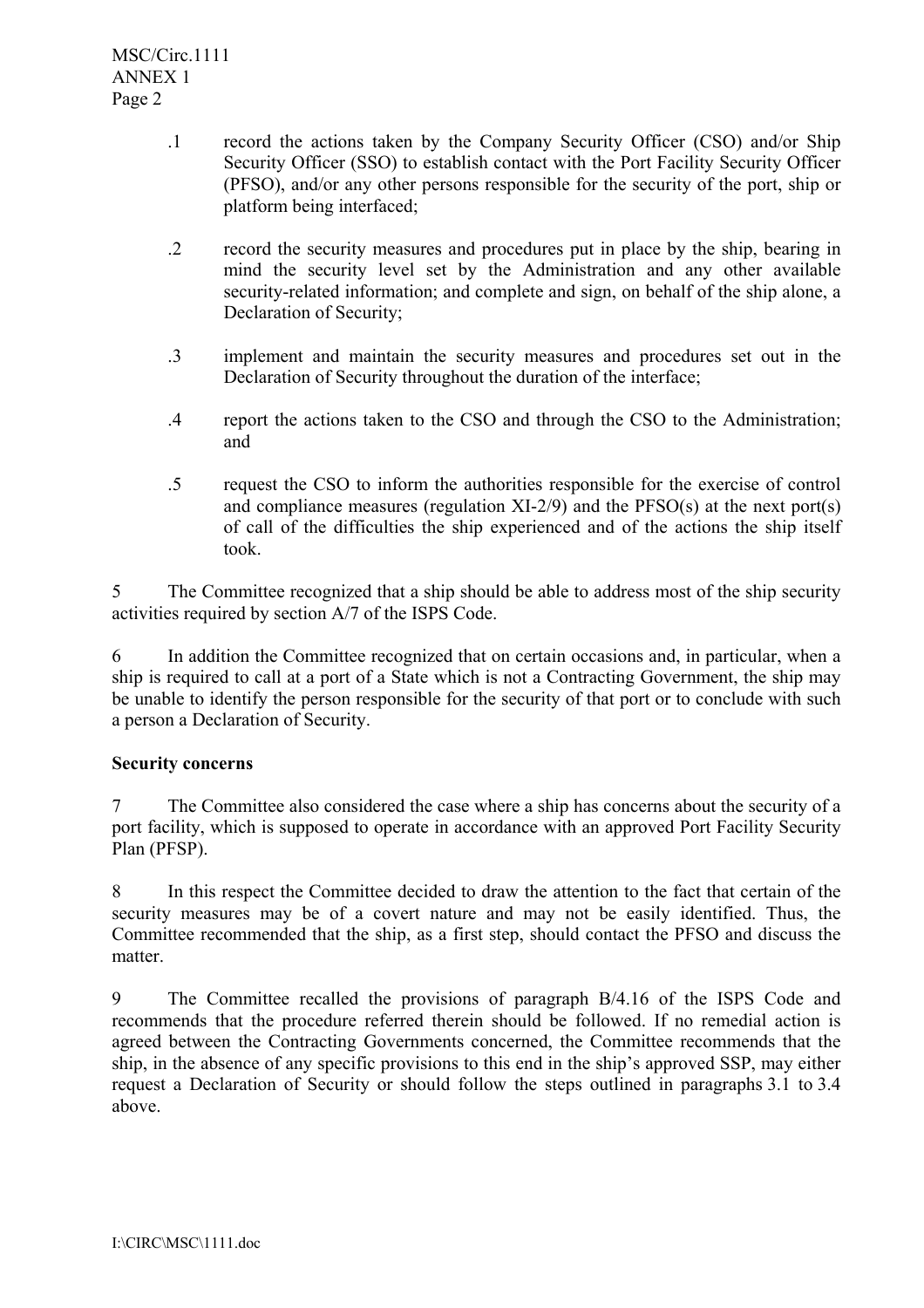# **Port Facilities**

10 The Committee recalled paragraph B/16.56 of the ISPS Code which recommends that the PFSP should establish details of the procedures and security measures the port facility should apply when:

- .1 it is interfacing with a ship which has been at a port of a State which is not a Contracting Government;
- .2 it is interfacing with a ship to which the ISPS Code does not apply; and
- .3 it is interfacing with fixed or floating platforms or mobile offshore drilling units on location;

and thus considers that guidance, is only be required with respect to those port facilities which have not already included appropriate provisions to this end in the approved PFSP.

11 The Committee decided to recommend that as soon as the PFSO becomes aware of the intended arrival of a ship which is required to comply with the requirements of chapter XI-2 and of part A of the ISPS Code, which has been in a port of a non-Contracting Government, or of a ship which is flying the flag of a State which is not a Contracting Government, he/she should contact the authorities responsible for the exercise of control and compliance measure (regulation XI-2/9) and the authorities which approved the PFSP and seek their advice and guidance.

# **SHIP CONSTRUCTION, CONVERSION AND REPAIR YARDS**

12 Ship construction, conversion and repair yards (shipyards) are not specifically referred to in chapter XI-2 or the ISPS Code. However, they may be located adjacent to port facilities and their activities may have an impact on the security of such port facilities or on the security of ships using such port facilities. Shipyards may also interface with ships, which may be required to comply with the ISPS Code.

13 The designation of shipyards as distinct port facilities is a matter to be considered by the Contracting Government (or the Designated Authority) within whose territory the shipyard is located. The designation may depend on local circumstances and the result of the Port Facility Security Assessment (PFSA) of the shipyard itself or of the PFSAs relating to adjacent port facilities. If a shipyard is designated as a port facility a PFSO shall be appointed and the Contracting Government (or the Designated Authority) shall approve the shipyard's PFSP.

14 A ship under construction is not considered to be a ship, in the context of chapter XI-2 and of part A of the ISPS Code, until the relevant statutory certificates have been issued. This includes the preparation of the ship's Ship Security Assessment (SSA), the preparation and approval of the SSP, the verification of the implementation of the ship's security measures and procedures and the issue of the ship's International Ship Security Certificate (ISSC), or alternatively the verification of the requirements leading to the issue of an Interim ISSC.

15 When a ship is under construction, the security of the ship is the responsibility of the shipyard. Once the ship receives its ISSC (or Interim ISSC) the ship will have to comply with the provisions of its [approved] SSP. This may require the CSO and/or the SSO to discuss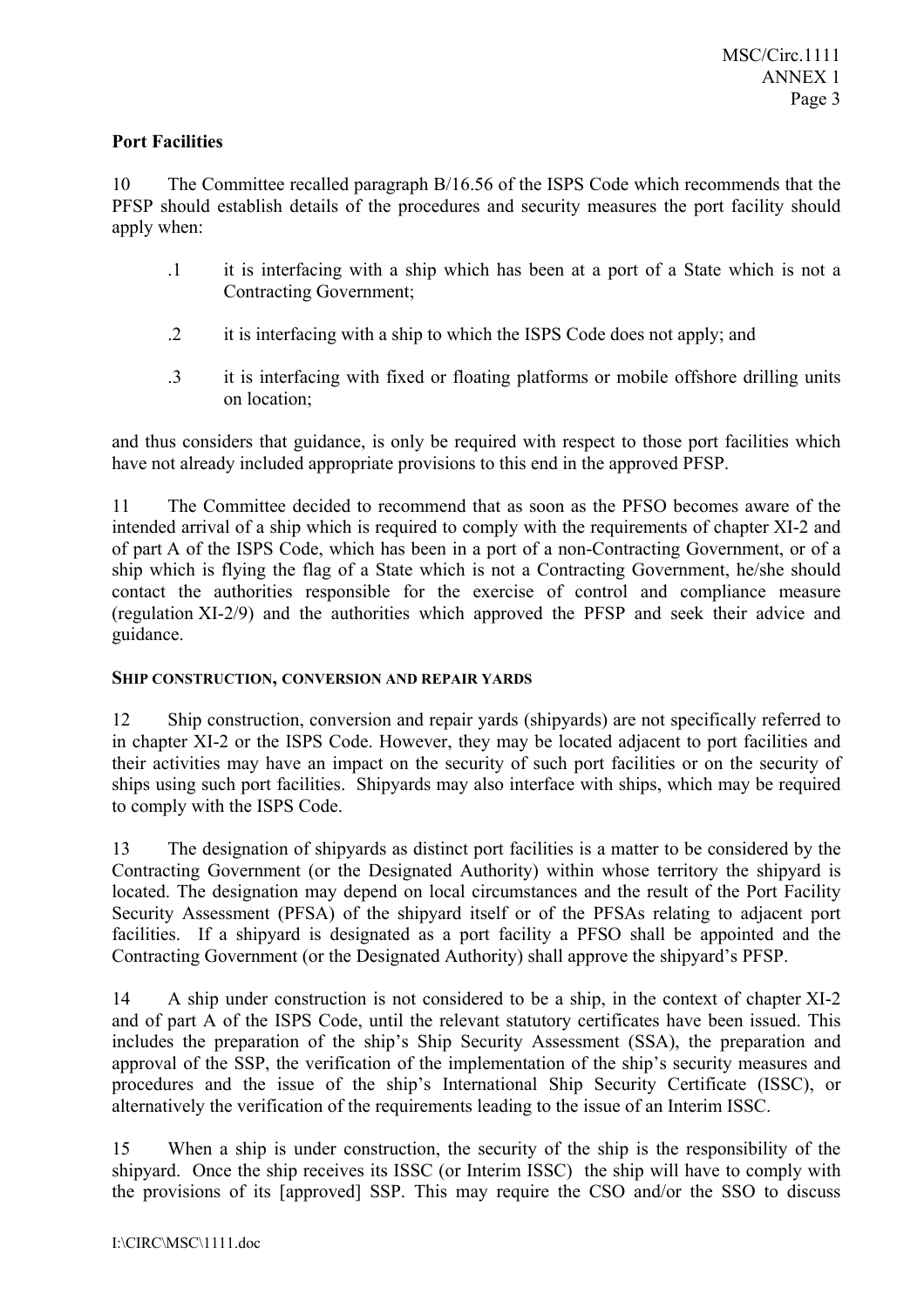MSC/Circ.1111 ANNEX 1 Page 4

security measures and procedures with the shipyard, irrespective of whether the shipyard has a PFSO or not. This may lead to an agreement on the respective responsibilities for security measures to protect the ship which in turn may involve the conclusion of a Declaration of Security.

16 The position of ships under conversion or repair will depend on the approach the ship's Administration takes regarding the suspension or revocation of the certificates of the ship, including the ISSC, and, in practice, the extent to which the ship's personnel remains on board and retains the capability to exercise their duties under the SSP. If the certificates of the ship, including the ISSC, are suspended or revoked, responsibility for the security of the ship would in practice rest with the shipyard and may require the conclusion of an agreement between the owner and the shipyard. If the nature of the repairs means that all, or part, of the shipboard personnel remains on board and the certificates of the ship, including the ISSC, have not been suspended or revoked, the sharing of security responsibilities between the ship and the shipyard will have to be agreed and this may involve the conclusion of a Declaration of Security.

17 The approach taken to the security of ships undertaking sea trials is the responsibility of the State whose flag the ship is flying at the time of its trials. Some form of security assessment should be undertaken in respect of the ship and security measures and procedures put in place for the duration of the trials to the satisfaction of the relevant State.

# **FPSOS AND FSUS**

18 The Committee recalled that MSC 77 decided that neither of the two types of floating production, storage and offloading units (FPSOs) and floating storage units (FSUs), were ships subject to the provisions of SOLAS chapter XI-2 and of part A of the ISPS Code, but, however, they should have some security procedures in place to prevent "contamination" of ships and port facilities which are required to comply with the provisions of chapter XI-2 and of part A of the ISPS Code. This decision is reflected in paragraph 3 of MSC/Circ.1097 on Guidance relating to the implementation of SOLAS chapter XI-2 and the ISPS Code.

19 MSC/Circ.1097 offers no advice as to the specific security measures or procedures that should be taken by a ship which is required to comply the provisions of SOLAS chapter XI-2 and of part A of the ISPS Code (SOLAS ship) when such a ship is engaged in ship-to-ship activities with either an FPSO or an FSU. If a SOLAS ship interfaces with an FPSO or an FSU it is deemed to be equivalent to interfacing with a non-SOLAS ship. The SOLAS ship's Ship Security Plan should contain security measures and procedures covering such an interface as recommended in paragraph B/9.51 of the ISPS Code. This could include the conclusion of a Declaration of Security with the FPSO or FSU indicating the security measures each ship undertook during the interface.

20 As FPSOs and FSUs operate as part of offshore oil production facilities, it can be expected that the State on whose continental shelf or within whose Exclusive Economic Zone the activity is being undertaken will have developed appropriate security measures and procedures under its national law to protect its offshore activities.

21 Conference resolution 7, adopted by the 2002 SOLAS Conference, in operative paragraph 1, invites Contracting Governments to establish, as they may consider necessary, and to disseminate, as they deem fit, appropriate measures to enhance the security of ships and of port facilities other than those covered by SOLAS chapter XI-2. This invitation covers both FPSOs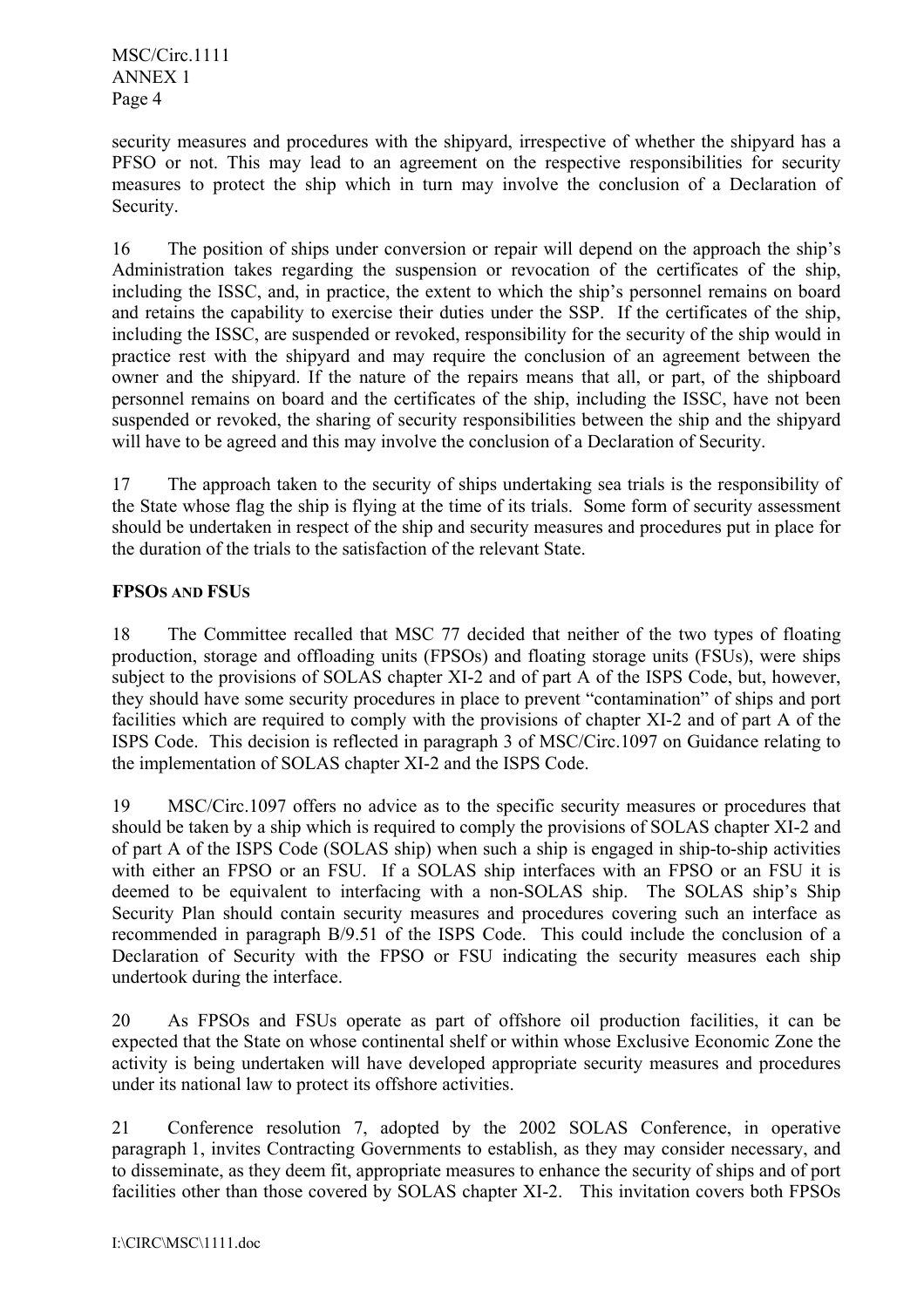and FSUs and Contracting Governments will be aware of the need to avoid contamination of SOLAS ships interfacing with such non-SOLAS ships.

# **THE LAST 10 CALLS AT PORT FACILITIES**

22 The Committee agreed that the requirements under regulations XI-2/9.2.1.3, XI-2/9.2.1.4, XI-2/9.2.1.5 to keep records of past calls at port facilities and ship-to-ship activities commence on 1 July 2004 and only apply to calls made, or activities undertaken, on or after that date.

\*\*\*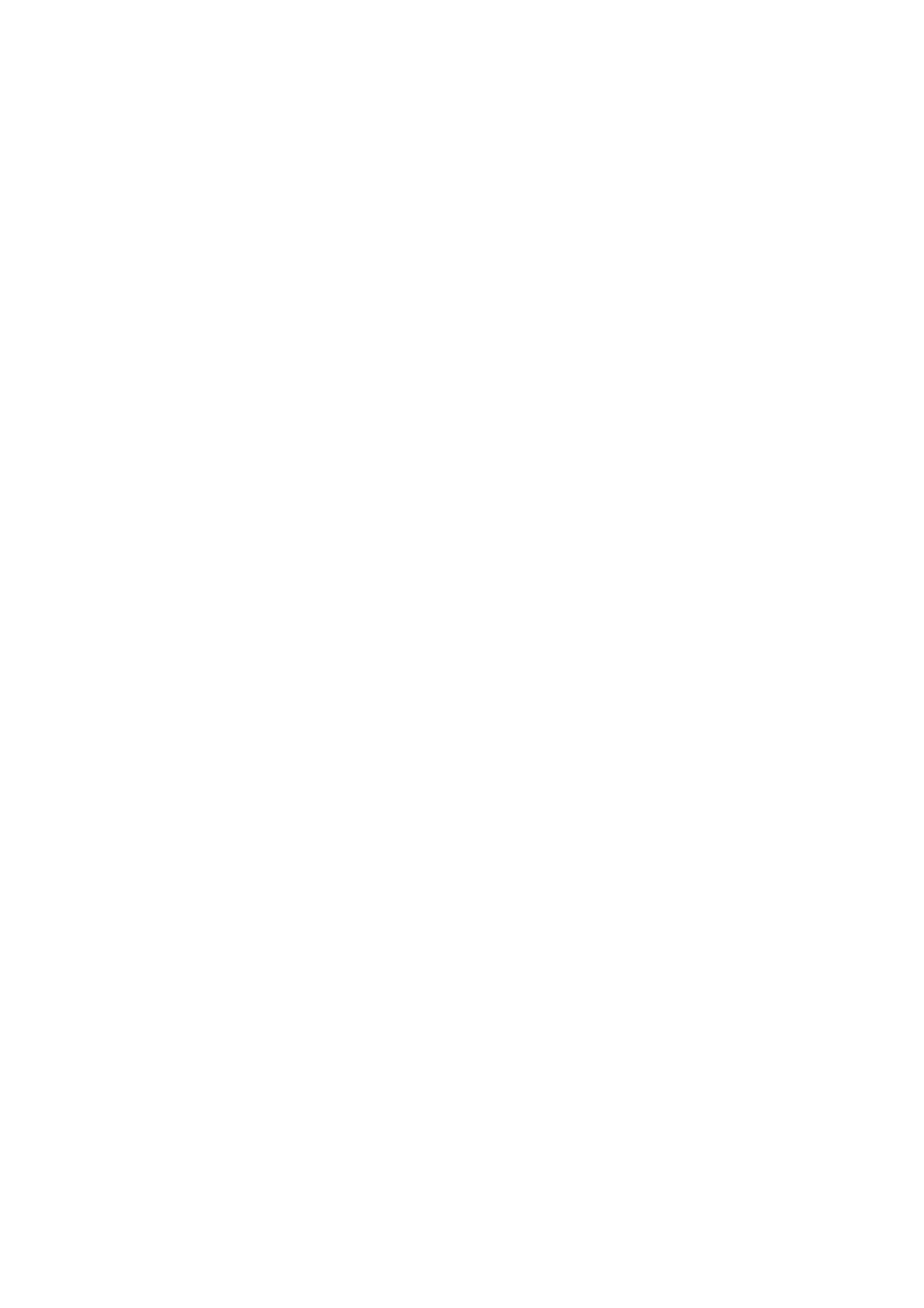#### **ANNEX 2**

# **RESOLUTION MSC.159(78) (adopted on 21 May 2004)**

## **INTERIM GUIDANCE ON CONTROL AND COMPLIANCE MEASURES TO ENHANCE MARITIME SECURITY**

#### THE MARITIME SAFETY COMMITTEE,

RECALLING that regulation XI-2/9 of the International Convention for the Safety of Life at Sea, 1974 (hereinafter referred to as the "Convention"), entitled Control and Compliance Measures, provides for the control of ships already in a port and for the control of ships intending to enter a port of another Contracting Government to the Convention,

 RECALLING ALSO that the Conference of Contracting Governments to the Convention which adopted Special Measures to enhance Maritime Security has also adopted, on 12 December 2002, Conference resolution 3 which in operative paragraph 1(c) invited the Organization to consider the need and, if necessary, develop further guidance on control and compliance measures on aspects other than those already addressed in part B of the International Ship and Port Facility Security (ISPS) Code (hereinafter referred to as the "ISPS Code").

 ACKNOWLEDGING the need to supplement the guidance, which is presently provided in paragraphs B/4.29 to B/4.46 of the ISPS Code in relation to the exercise of control and compliance measures envisaged in regulation XI-2/9 of the Convention,

RECOGNIZING that the consistent, uniform and harmonized implementation of the control and compliance measures will contribute towards the enhancement of maritime security,

HAVING CONSIDERED the recommendations of the Sub-Committee on Flag State Implementation at its twelfth session,

1. ADOPTS the Interim Guidance on Control and Compliance Measures to enhance Maritime Security (hereinafter referred to as "the Interim Guidance") set out in the Annex to this resolution;

2. INVITES SOLAS Contracting Governments, when exercising control and compliance measures pursuant to the provisions of regulation XI-2/9 of the Convention to apply the aforementioned Interim Guidance;

3. URGES SOLAS Contracting Governments and the industry to submit to the Committee information, observations, comments and recommendations based on the practical experience to be gained through the application of the Interim Guidance;

4. AGREES to review and revise as necessary, at an appropriate time, the Interim Guidance in the light of the practical experience to be gained through its application.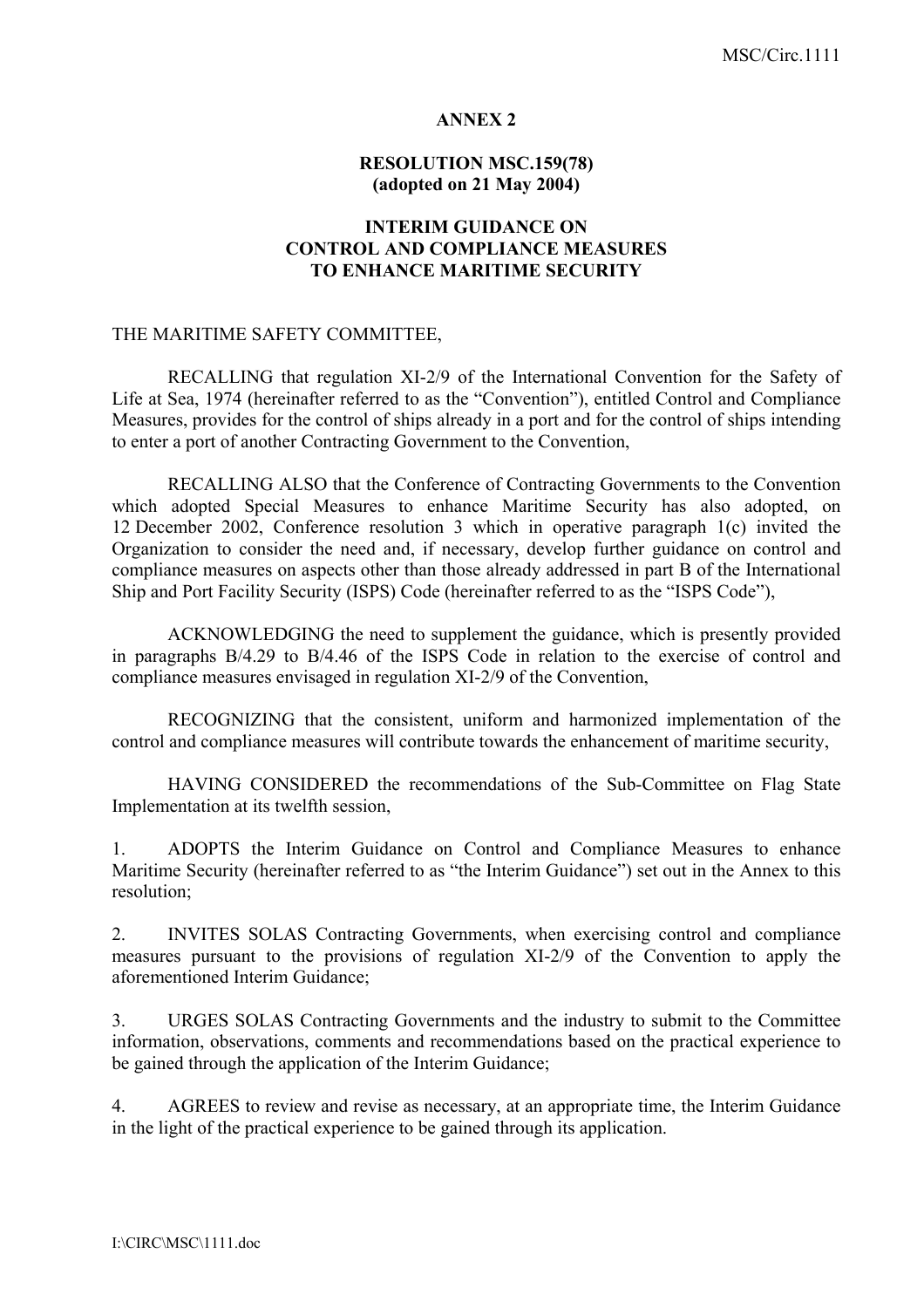## ANNEX

# **INTERIM GUIDANCE ON CONTROL AND COMPLIANCE MEASURES TO ENHANCE MARITIME SECURITY**

# **CHAPTER 1**

## **INTRODUCTION**

# **PURPOSE**

1.1 This document is intended to provide basic guidance on the conduct of control and compliance measures, in accordance with the provisions of regulation XI-2/9 of the International Convention for the Safety of Life at Sea, 1974, as amended (hereinafter referred to as "SOLAS"), in order to afford consistency. It is also the goal of this document to assist in the recognition and rectification of perceived deficiencies in the ship's security plan, its security equipment, its interface with the port facility, or the ship's personnel. The impact of such perceived deficiencies on the ability of the ship to conform to its security plan and, where clear grounds exist for suspecting that such deficiencies exist, to provide guidance concerning the application of control and compliance measures for ships in port and for ships intending to enter ports.

1*.*2 Nothing in this Guidance prejudices Contracting Governments to SOLAS (hereinafter referred to as "Contracting Government") from taking measures having a basis in, and consistent with, international law to ensure the safety or security of persons, ships, port facilities and other property in cases where the ship, although in compliance with SOLAS chapter XI-2 and part A of the International Ship and Port Facility Security Code (hereinafter referred to as the "ISPS Code"), is still considered to present an unacceptable security risk (ISPS Code paragraph B/4.34).

# **APPLICATION**

1*.*3 This Guidance applies to the exercise of control and compliance measures in respect of ships that are required to comply with SOLAS chapter XI-2 and part A of the ISPS Code.

1.4 Contracting Governments should not give more favourable treatment to ships flying the flag of a State which is not a Contracting Government to SOLAS and not a Party to the 1988 SOLAS Protocol<sup>2</sup>. Accordingly, the requirements of SOLAS regulation XI-2/9, the guidance provided in part B of the ISPS Code and this Guidance should be applied to those ships, (paragraph B/4.45 of the ISPS Code).

# **INTRODUCTION TO SOLAS REGULATION XI-2/9**

1*.*5 Under the provisions of SOLAS article I and chapter XI-2 and part A of the ISPS Code, Contracting Governments are responsible for promulgating laws and regulations and for taking other steps which may be necessary to give SOLAS chapter XI-2 and part A of the ISPS Code

 $\frac{1}{2}$ 

Protocol of 1988 relating to the International Convention for the Safety of Life at Sea, 1974.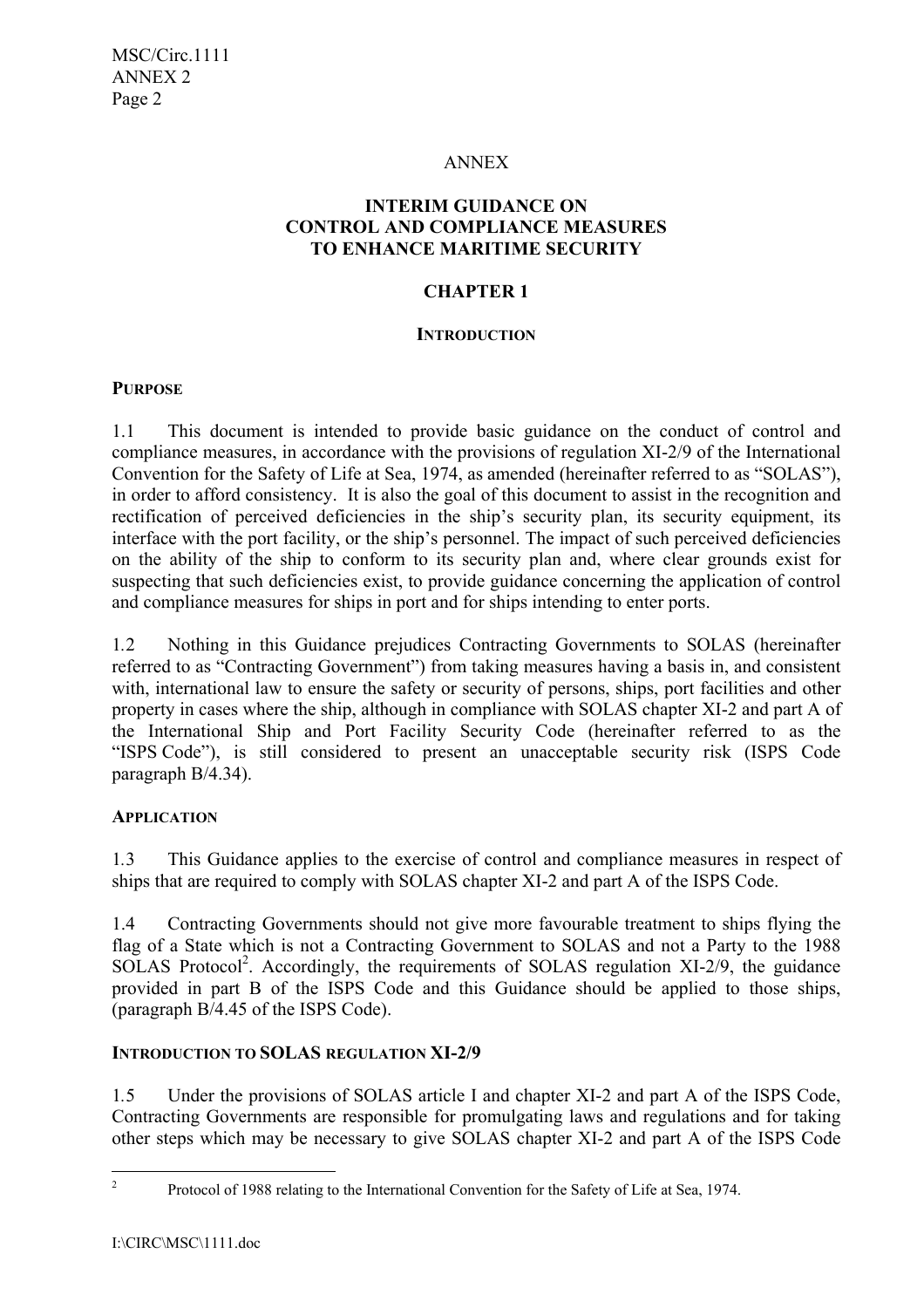full and complete effect so as to ensure that, from the point of view of security, a ship fully complies with the applicable requirements.

1*.*6 SOLAS regulation XI-2/9 describes the control and compliance measures applicable to ships to which SOLAS chapter XI-2 applies. It is divided into three distinct sections: control of ships already in port; control of ships intending to enter a port of another Contracting Government; and additional provisions applicable to both situations (ISPS Code paragraph B/4.29).

1.7 SOLAS regulation XI-2/9.1, on control of ships in port, implements a system for the control of ships while in the port of another Contracting Government where duly authorized officers of that Contracting Government, have the right to go on board the ship to verify that the required International Ship Security Certificate (ISSC) or an Interim International Ship Security Certificate (Interim ISSC) is in proper order. Then, if there are clear grounds to believe the ship does not comply with the relevant regulations, control measures such as additional inspections or detention may be taken. This system corresponds to the port State control inspections envisaged in SOLAS regulation I/19. SOLAS regulation XI-2/9.1 builds on these provisions and allows for additional measures (including expulsion of a ship from a port to be taken as a control measure) when duly authorized officers have clear grounds for believing that a ship is in non-compliance with the requirements of SOLAS chapter XI-2 or part A of the ISPS Code. SOLAS regulation XI-2/9.3 describes the safeguards that promote fair and proportionate implementation of these additional measures (ISPS Code paragraph B/4.30).

1.8 SOLAS regulation XI-2/9.2 applies control measures to ensure compliance for ships intending to enter a port of another Contracting Government and introduces an entirely different concept of control within SOLAS chapter XI-2, applying to security only, available to a port State. Under this regulation measures may be implemented prior to the ship entering port*,* to better ensure security. Just as in SOLAS regulation XI-2/9.1, this additional control system is based on the concept of clear grounds for believing the ship does not comply with SOLAS chapter XI-2 or part A of the ISPS Code, and includes safeguards SOLAS regulation XI-2/9.2.2 and XI-2/9.2.5 as well as in SOLAS regulation XI-2/9.3 (ISPS Code paragraph B*/*4.31).

1.9 The international law implications of SOLAS regulation XI-2/9 are particularly relevant, and the regulation should be implemented with SOLAS regulation XI-2/2.4 in mind, as the potential exists for situations where either measures will be taken which fall outside the scope of SOLAS chapter XI-2, or where rights of affected ships, outside SOLAS chapter XI-2, should be considered. Thus, SOLAS regulation XI-2/9 does not prejudice the Contracting Government from taking measures having a basis in, and consistent with, international law to ensure the safety or security of persons, ships, port facilities and other property in cases where the ship, although in compliance with SOLAS chapter XI-2 and part A of the ISPS Code, is still considered to present a security risk (ISPS Code paragraph B*/*4.34).

1.10 The establishment of clear grounds for the application of control measures is based not only on the ship itself but also on interactions with port facilities or with other ships. A ship otherwise compliant with SOLAS chapter XI-2 and part A of the ISPS Code may be subject to appropriate control measures if that ship had interactions with a non-compliant port facility or ship. In deciding whether to impose control measures in such cases, consideration should be given to any special or additional security measures the ship implemented and maintained during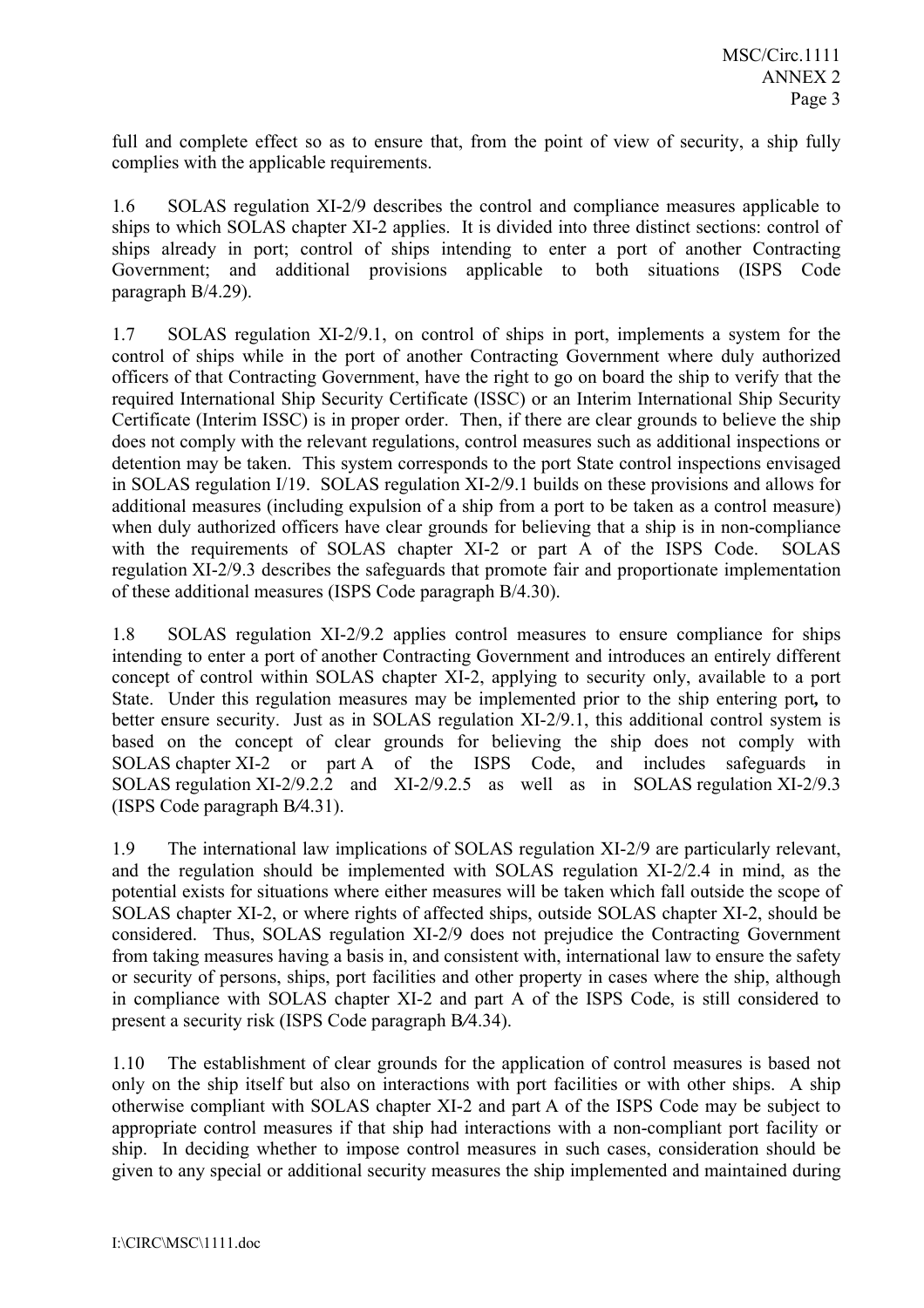the interaction with the non-compliant port facility or ship to minimize the risk of a security incident (ISPS Code paragraph B*/*4.33.6).

1.11 It is also possible that, at any time, reliable information may be received concerning a ship in port which establishes clear grounds and results in control measures been immediately applied to the ship without undertaking an inspection of the ship.

1.12 It should be noted that many of the provisions of part A of the ISPS Code require that the guidance given in part B of the ISPS Code, albeit recommendatory, be taken into account. It should also be noted that part B of the ISPS Code is a process that all parties concerned need to go through in order to comply with part A of the ISPS Code. For example, section A/9.4 of the ISPS Code requires that in order for an ISSC to be issued, paragraphs B/8.1 to B/13.8 of the ISPS Code need to have been taken into account (MSC/Circ.1097).

1.13 When a Contracting Government imposes control measures on a ship, the Administration should, without delay, be contacted with sufficient information to enable the Administration to fully liaise with the Contracting Government (ISPS Code paragraph B/4.35).

1.14 This Guidance addresses the following aspects of the control and compliance measures:

- .1 training and qualification of duly authorized officers;
- .2 ships intending to enter a port of another Contracting Government;
- .3 control of ships in port;
- .4 more detailed inspection where clear grounds exist;
- .5 safeguards; and
- .6 reporting.

## **DEFINITIONS**

- 1.15 For the purpose of this Guidance:
	- .1 *Chapter* means a chapter of the Convention;
	- .2 *Clear grounds* that the ship is not in compliance means evidence or reliable information that the security system and any associated security equipment of the ship does not correspond with the requirements of SOLAS chapter XI-2 or part A of the ISPS Code, taking into account the guidance given in part B of the ISPS Code. Such evidence or reliable information may arise from the duly authorized officer's professional judgement or observations gained while verifying the ship's International Ship Security Certificate or Interim International Ship Security Certificate issued in accordance with part A of the ISPS Code or from other sources. Even if a valid certificate is on board the ship, the duly authorized officers may still have clear grounds for believing that the ship is not in compliance based on their professional judgment (ISPS Code paragraph B/4.32);
	- .3 *Convention* means the International Convention for the Safety of Life at Sea, 1974 as amended;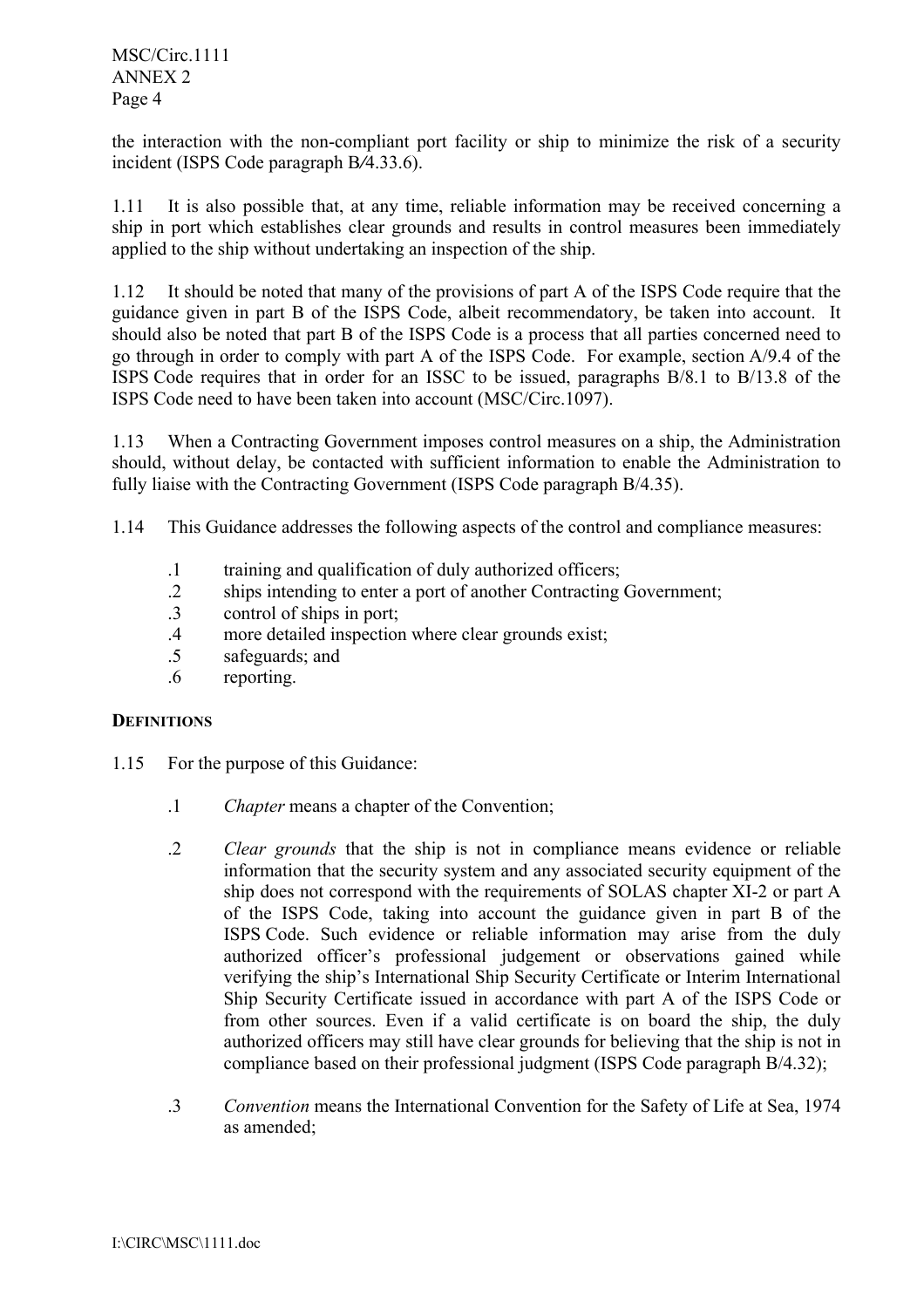- .4 *Duly authorized officer* means an official of the Contracting Government duly authorized by that Government to carry out control and compliance measures in accordance with the provisions of SOLAS regulation XI-2/9;
- .5 *ISPS Code* means the International Ship and Port Facility Security (ISPS) Code as defined in regulation XI-2/1.1.12;
- .6 *Organization* means the International Maritime Organization;
- .7 *Regulation* means a regulation of the Convention.

1.16 Terms not otherwise defined in this part shall have the same meaning as the meaning attributed to them in chapters I and XI-2 and in part A of the ISPS Code.

# **RELATED MATERIAL**

1.17 The Organization has adopted various performance standards, guidelines, directives and interpretations relating to chapter XI-2 and the ISPS Code which are listed in Appendix 1 and it is recommended that duly authorized officers familiarize themselves with their contents.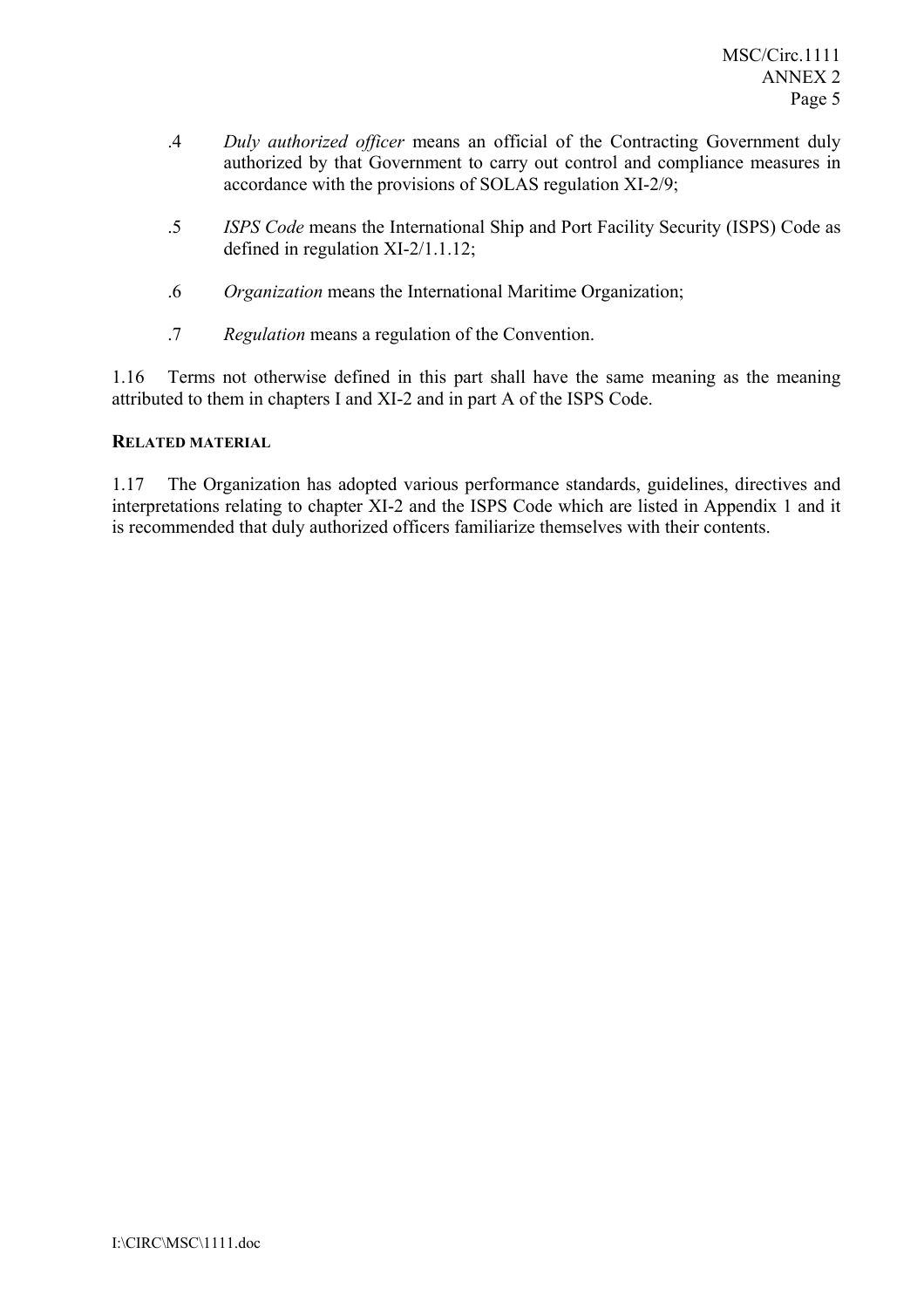# **CHAPTER 2**

# **QUALIFICATIONS AND TRAINING OF DULY AUTHORIZED OFFICERS**

2.1 Duly authorized officers are appointed by a Contracting Government to exercise control and compliance measures under the provisions of regulation XI-2/9.

2.2 It is certain that the professional backgrounds of duly authorized officers will vary. However, duly authorized officers need to have appropriate knowledge of the provisions of chapter XI-2 and of the ISPS Code, of shipboard operations and need to be appropriately qualified and trained to the level required by the functions that they are authorized to carry out.

2.3 Duly authorized officers should also be able to communicate with the master, the ship security officer and other officers on the ship in English.

2.4 Duly authorized officers should receive appropriate training to ensure proficiency in safety procedures when boarding or on board a ship, particularly if at sea, including emergency evacuation procedures and procedures for entering enclosed spaces.

2.5 Duly authorized officers when on board a ship should comply with the security measures and procedures in place on the ship unless such measures are incompatible with the specific control measures or steps.

2.6 Duly authorized officers should refrain from attempting to breach the security of a ship.

2.7 Duly authorized officers should carry, and present when boarding a ship, a photographic identification document indicating their authorization. Procedures should be in place to allow verification of the identity of those who have been appointed as duly authorized officers.

2.8 Duly authorized officers should periodically undergo training in order to update their knowledge. Training seminars or courses should be held with such frequency so as to ensure the update of their knowledge with respect to legal instruments related to control and compliance measures to enhance maritime security.

2.9 Duly authorized officers may be assisted, when appropriate, by persons with specialized expertise appointed by the Contracting Governments. Such persons should receive appropriate training, as outlined above.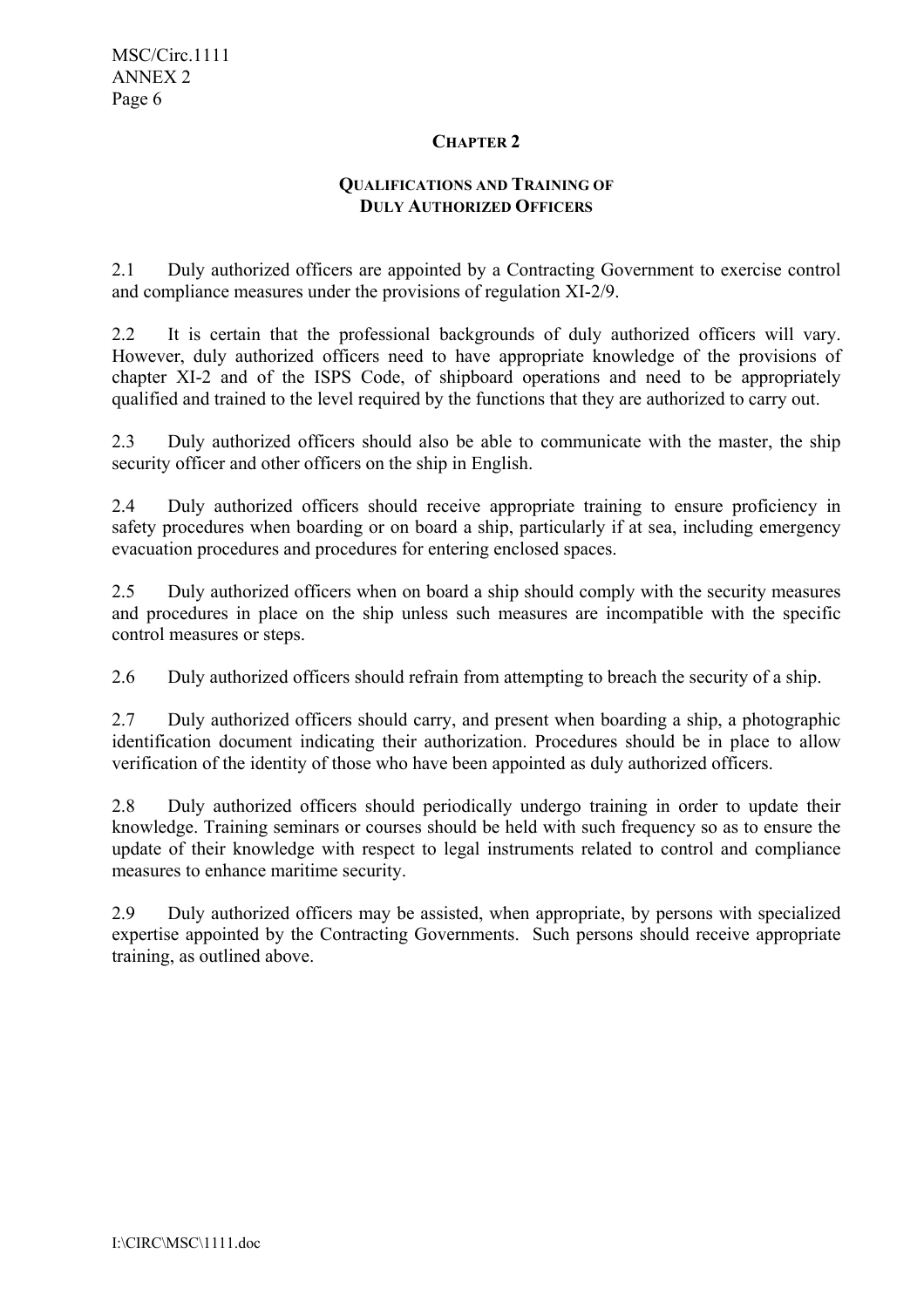# **CHAPTER 3**

## **SHIPS INTENDING TO ENTER A PORT OF ANOTHER CONTRACTING GOVERNMENT**

#### **INFORMATION TO BE PROVIDED BY SHIPS PRIOR TO ENTRY INTO PORT**

3.1 The Contracting Government may, in ensuring compliance with chapter XI-2, require that ships intending to enter its ports provide the following information (regulation XI-2/9.2.1):

- .1 confirmation that the ship possesses a valid ISSC or a valid Interim ISSC and the name of its issuing authority<sup>3</sup> (regulation XI-2/9.2.1.1);
- .2 the security level at which the ship is currently operating (regulation XI 2/9.2.1.2);
- $\cdot$  3 the security level at which the ship operated in the previous ten<sup>4</sup> calls at port facilities (regulation XI-2/9.2.1.3);
- .4 any special or additional security measures that were taken by the ship in any previous port where it has conducted a ship/port interface within the timeframe specified paragraph 3.1.3 above (regulation XI-2/9.2.1.4)*.* For example, a ship may provide, or be requested to provide, information, that might be recorded in the ship's log book or in another document such as the ship's security log book<sup>5</sup>, related to:
	- .1 measures taken while visiting a port facility located in the territory of a State which is not a Contracting Government, especially those measures that would normally have been provided by port facilities located in the territories of Contracting Governments (ISPS Code paragraph B*/*4.37.1); and
	- .2 any Declarations of Security that were entered into with port facilities or other ships (ISPS Code paragraph B*/*4.37.2);
- .5 confirmation that appropriate ship security procedures were maintained during any ship-to-ship activity during the period covered by its previous ten calls at port facilities (regulation XI-2/9.2.1.5). For example, a ship may provide, or be requested to provide, information related to:

<sup>&</sup>lt;sup>3</sup> Issuing authority means the Administration, the recognized security organization who acting on behalf of the Administration, or the Contracting Government who at the request of the Administration, has issued the certificate.

The Maritime Safety Committee, at its seventy-eighth session, agreed that the requirements under regulation XI-2/9.2.1.3 to .5 to keep records of past calls at port facilities and ship-to-ship activities should commence on 1 July 2004 and only apply to calls made, or activities undertaken, on or after that date  $(MSC/Circ.1111).$ 

Industry practices recommend that Ship Security Officers maintain a ship's security log book wherein, *inter alia*, security incidents, ship-to-ship activities and other pertinent security related information is recorded.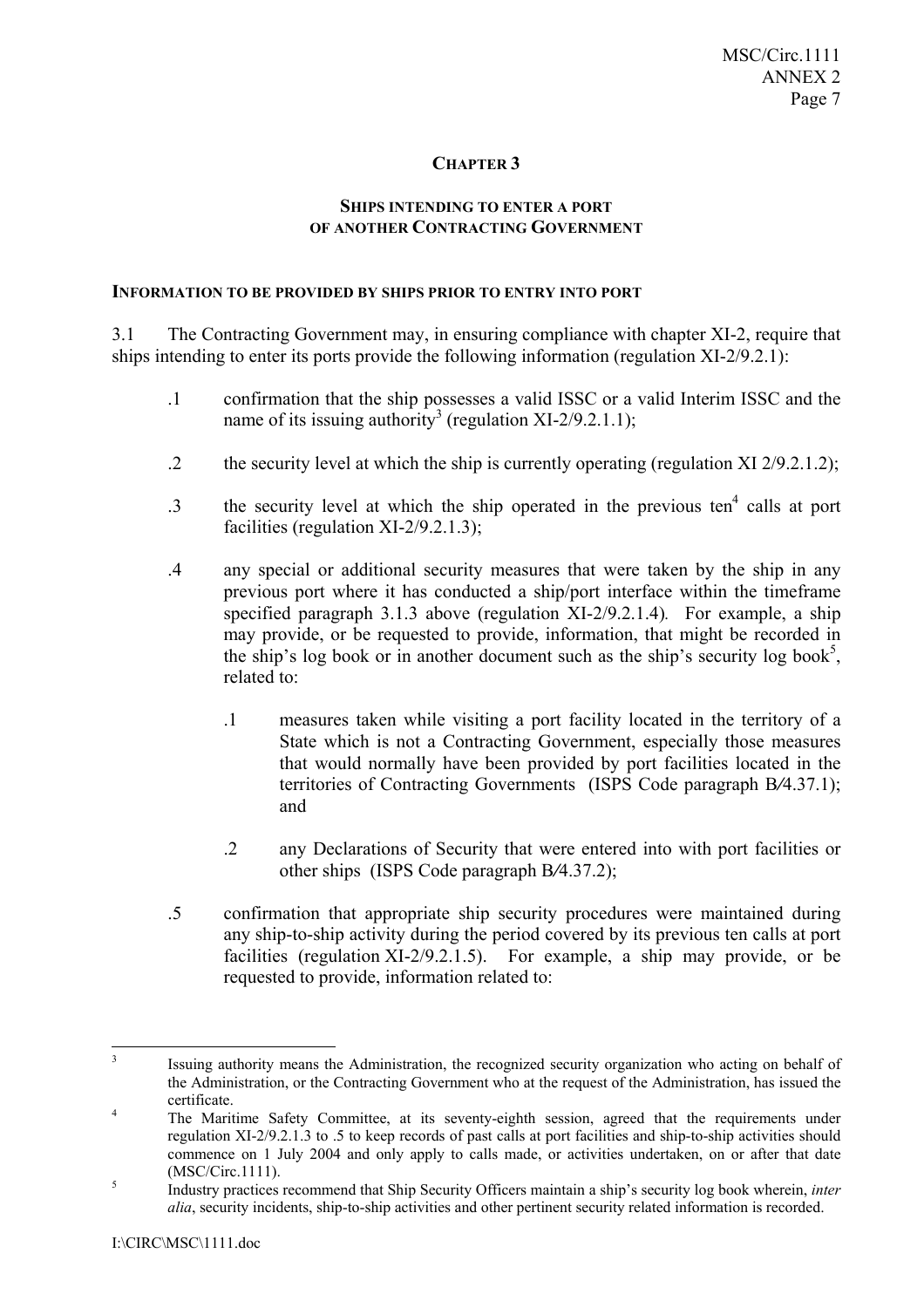- .1 measures taken while engaged in a ship-to-ship activity with a ship flying the flag of a State which is not a Contracting Government, especially those measures that would normally have been provided by ships flying the flag of Contracting Governments (ISPS Code paragraph B/4.38.1);
- .2 measures taken while engaged in a ship-to-ship activity with a ship flying the flag of a Contracting Government but not required to comply with the provisions of chapter XI-2 and part A of the ISPS Code, such as a copy of any security certificate issued to that ship under other provisions (ISPS Code paragraph B/4.38.2); and
- .3 in the event that persons or goods rescued at sea are on board, all known information about such persons or goods, including their identities when known and the results of any checks run on behalf of the ship to establish the security status of those rescued. It is not the intention of chapter XI-2 or part A of the ISPS Code to delay or prevent the delivery of those in distress at sea to a place of safety. It is the sole intention of chapter XI-2 and part A of the ISPS Code to provide States with enough appropriate information to maintain their security integrity (ISPS Code paragraph B/4.38.3);
- .6 other practical security related information (but not details of the ship security plan) (regulation XI-2/9.2.1.6). For example, a ship may provide, or be requested to provide, information related to:
	- .1 information contained in the Continuous Synopsis Record (CSR) (ISPS Code paragraph B/4.39.1);
	- .2 location of the ship at the time the report is made (ISPS Code paragraph B/4.39.2);
	- .3 expected time of arrival of the ship in port (ISPS Code paragraph B/4.39.3);
	- .4 crew list<sup>6</sup> (ISPS Code paragraph B/4.39.4);
	- .5 general description of cargo aboard the  $\sin^7$  (ISPS Code paragraph B/4.39.5);
	- .6 passenger list<sup>8</sup> (ISPS Code paragraph B/4.39.6);
	- .7 information regarding who is responsible for appointing the members of the crew or other persons currently employed or engaged on board the ship in any capacity on the business of that ship (ISPS Code paragraph B/4.39.7 and regulation XI-2/5);

 $\frac{1}{6}$ IMO Crew List - IMO FAL Form 5

<sup>7</sup> IMO Cargo Declaration – IMO FAL Form 2

<sup>8</sup> IMO Passenger List – IMO FAL Form 6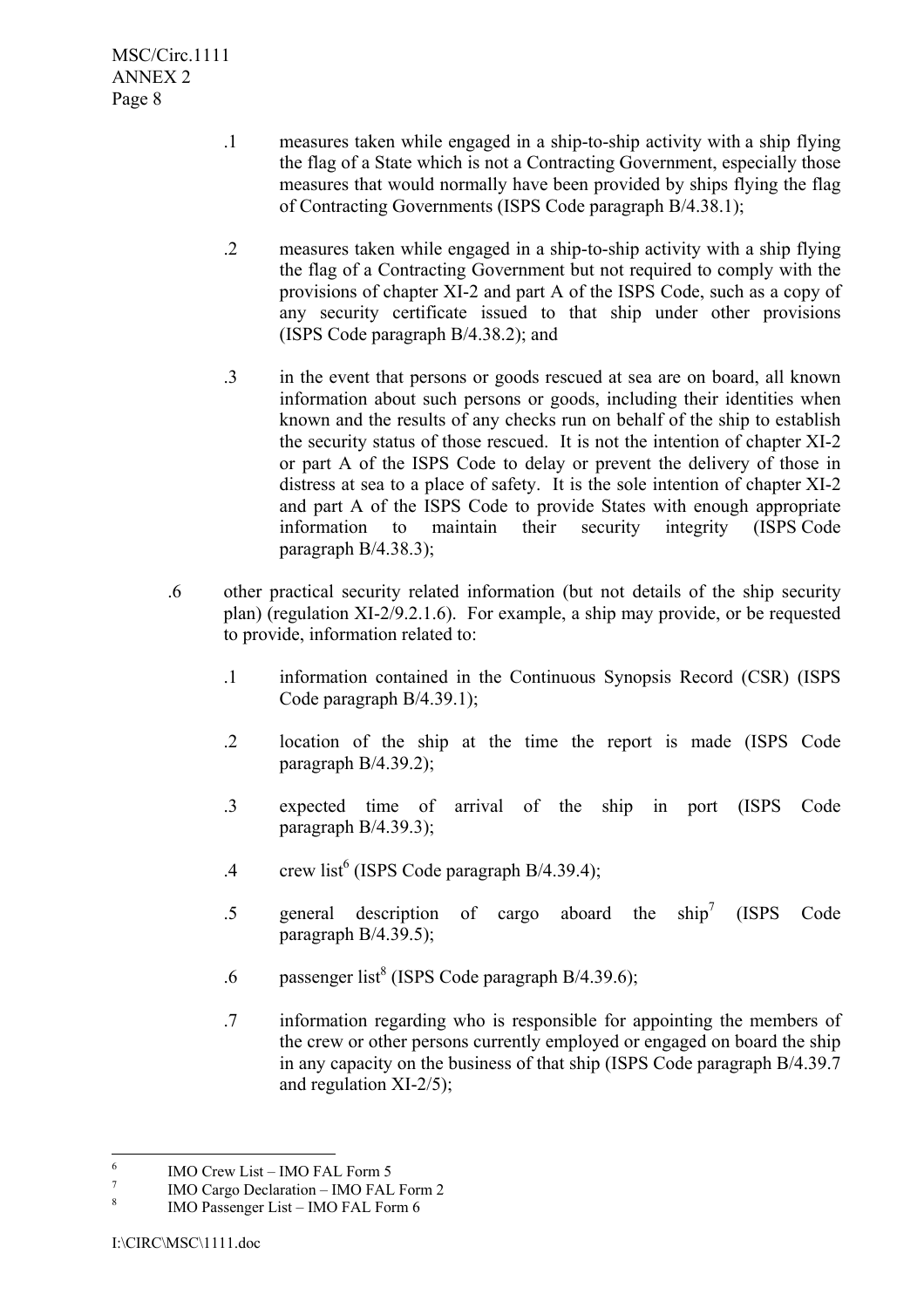- .8 information regarding who is responsible for deciding the employment of the ship (ISPS Code paragraph B/4.39.7 and regulation XI-2/5); and
- .9 in cases where the ship is employed under the terms of charter party(ies), who are the parties to such charter party(ies). (ISPS Code paragraph B/4.39.7 and regulation XI-2/5).

#### **ASSESSMENT OF INFORMATION RELATED TO SHIPS PRIOR TO ENTRY INTO PORT**

3.2 Every ship to which chapter XI-2 applies intending to enter the port of another Contracting Government shall provide the information described in regulation XI-2/9.2.1 on the request of a duly authorized officer of that Government. The master may decline to provide such information on the understanding that failure to do so may result in denial of entry into port (regulation XI-2/9.2.2). In the event that the entry of a ship into port is denied, the Contracting Government shall forthwith inform in writing the Administration specifying that the entry of the ship into port has been denied and the reasons thereof. The Contracting Government shall also notify the recognized security organization, which issued the certificate relating to the ship concerned and the Organization (regulation XI-2/9.3.1).

3.3 If the assessment of the available information related to the ship does not establish clear grounds for believing that the ship is in non-compliance with the requirements of chapter XI-2 or part A of the ISPS Code, the Contracting Government may allow the ship to enter port.

#### **CLEAR GROUNDS ESTABLISHED FROM THAT ASSESSMENT**

3.4 If the assessment of the available information relating to the ship establishes clear grounds for believing that the ship is in non-compliance with the requirements of chapter XI-2 or part A of the ISPS Code, the Contracting Government shall attempt to establish communication with and between the ship and the Administration and/or the recognized security organization in order to rectify the non-compliance (regulation XI-2/9.2.4).

3.5 If communication under paragraph 3.4 above does not result in rectification, or if the Contracting Government has clear grounds otherwise for believing that the ship is in non-compliance with the requirements of chapter XI-2 or part A of the ISPS Code, the Contracting Government may:

- .1 allow the ship entry into port knowing that clear grounds exist;
- .2 require the ship to proceed to a location specified in the territorial sea or internal waters of that Contracting Government (regulation XI-2/9.2.5.2);
- .3 inspect the ship in its territorial waters (regulation XI-2/9.2.5.3), prior to entry into port;
- .4 deny the ship entry into port (regulation XI-2/9.2.5.4).

3.5.1 Paragraphs 3.8 to 3.8.4.1 below outline the action which may be taken when clear grounds exist.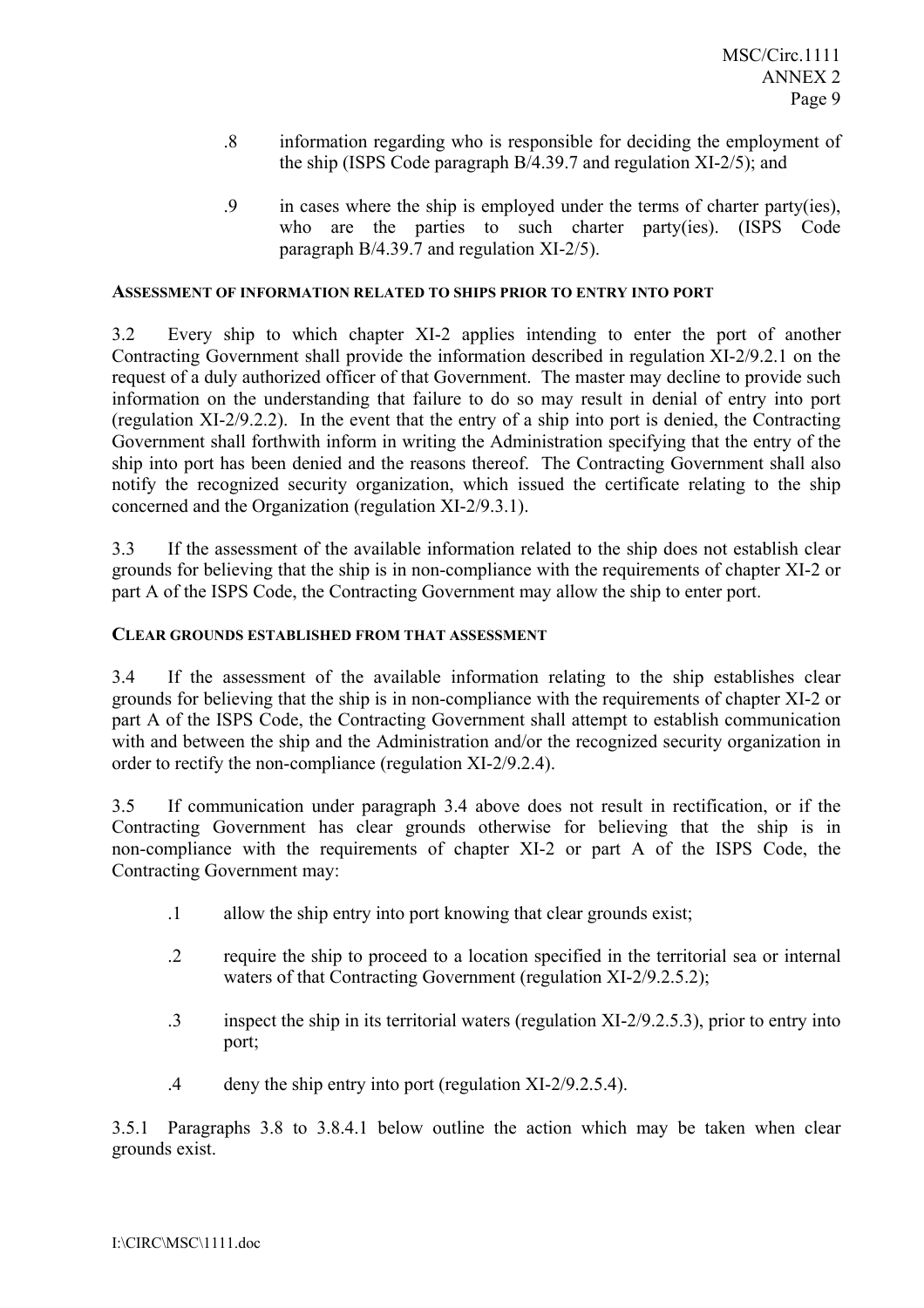3.6 Prior to initiating any such steps, the ship shall be informed by the Contracting Government of its intentions. Upon this information the master may withdraw the intention to enter that port. In such cases, this regulation XI-2/9 shall not apply (regulation XI-2/9.2.5).

# **EXAMPLES OF CLEAR GROUNDS**

3.7 Examples of possible clear grounds which may be determined prior to a ship entering port include:

- .1 evidence or reliable information that serious deficiencies exist in the security equipment, documentation or arrangements required by chapter XI-2 and part A of the ISPS Code (ISPS Code paragraph B/4.33.2);
- .2 a report or complaint which, in the professional judgment of the duly authorized officer, contains reliable information clearly indicating that the ship does not comply with the requirements of chapter XI-2 or part A of the ISPS Code (ISPS Code paragraph B/4.33.3);
- .3 evidence or reliable information that the ship has embarked persons, or loaded stores or goods at a port facility or from another ship where either the port facility or the other ship is in violation of chapter XI-2 or part A of the ISPS Code, and the ship in question has not completed a Declaration of Security, nor taken appropriate, special or additional security measures or has not maintained appropriate ship security procedures (ISPS Code paragraph B/4.33.6);
- .4 evidence or reliable information that the ship has embarked persons, or loaded stores or goods at a port facility or from another source (e.g., another ship or helicopter transfer) where either the port facility or the other source is not required to comply with chapter XI-2 or part A of the ISPS Code, and the ship has not taken appropriate, special or additional security measures or has not maintained appropriate security procedures (ISPS Code paragraph B/4.33.7);
- .5 if the ship holds a subsequent, consecutively issued Interim International Ship Security Certificate as described in section A/19.4 of the ISPS Code, and if, in the professional judgment of a duly authorized officer, one of the purposes of the ship or a Company in requesting such a certificate is to avoid full compliance with chapter XI-2 and part A of the ISPS Code beyond the period of the initial interim certificate as described in section A/19.4.4 of the ISPS Code (ISPS Code paragraph B/4.33.8);
- .6 a shipís failure to provide the information requested.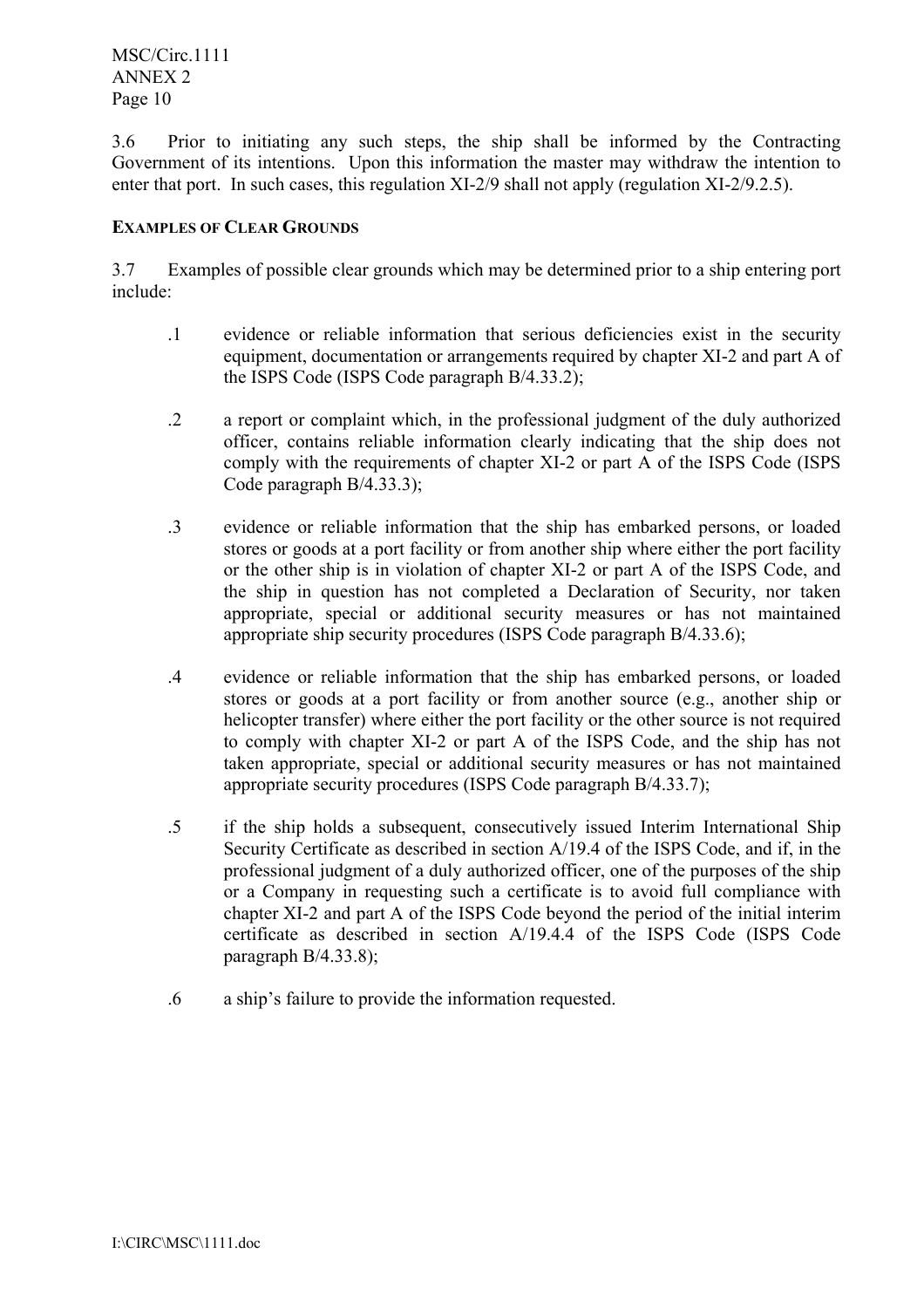#### **ACTIONS TO BE TAKEN WHEN CLEAR GROUNDS EXIST**

3.8 When clear grounds exist, a Contracting Government may take action as described in paragraphs 3.8.1 to 3.8.4.1 below.

#### **3.8.1 Allow ship into port knowing clear grounds exist** *(paragraph 3.5.1 of this Guidance)*

3.8.1.1 The Contracting Government may allow the ship to enter port. In such cases, regulation XI-2/9.1.3 requires the Contracting Government to impose one or more control measures. These include:

- .1 inspection of the ship;
- .2 delaying the ship;
- .3 detention of the ship;
- .4 restrictions of operations including movement within the port; and/or
- .5 additional or alternative lesser administrative or corrective measures.

3.8.1.2 Inspection of a ship may be conducted in accordance with the procedures for a more detailed inspection, as described in chapter 5 of this Guidance.

3.8.1.3 Ultimately the ship could be expelled from port. Expulsion from port shall only be imposed where the duly authorized officer(s) have clear grounds that the ship poses an immediate threat to the security or safety of persons, or of ships or other property and there are no other appropriate means for removing that threat (regulation XI-2/9.3.3).

# **3.8.2 Require that the ship proceed to specified location**

*(paragraph 3.5.2 of this Guidance)* 

3.8.2.1 The Contracting Government may also require that the ship proceed to a location specified in the territorial sea or internal waters of the Contracting Government in order to enable the inspection of the ship.

3.8.2.2 Inspection of a ship may be conducted in accordance with the procedures for a more detailed inspection, as described in chapter 5 of this Guidance.

3.8.2.3 Ultimately the ship could be denied entry into port.

## **3.8.3 Inspect vessel prior to entry into port**  *(paragraph 3.5.3 of this Guidance)*

3.8.3.1 The decision to inspect a ship outside port may depend on assessment of the security threat posed by that ship.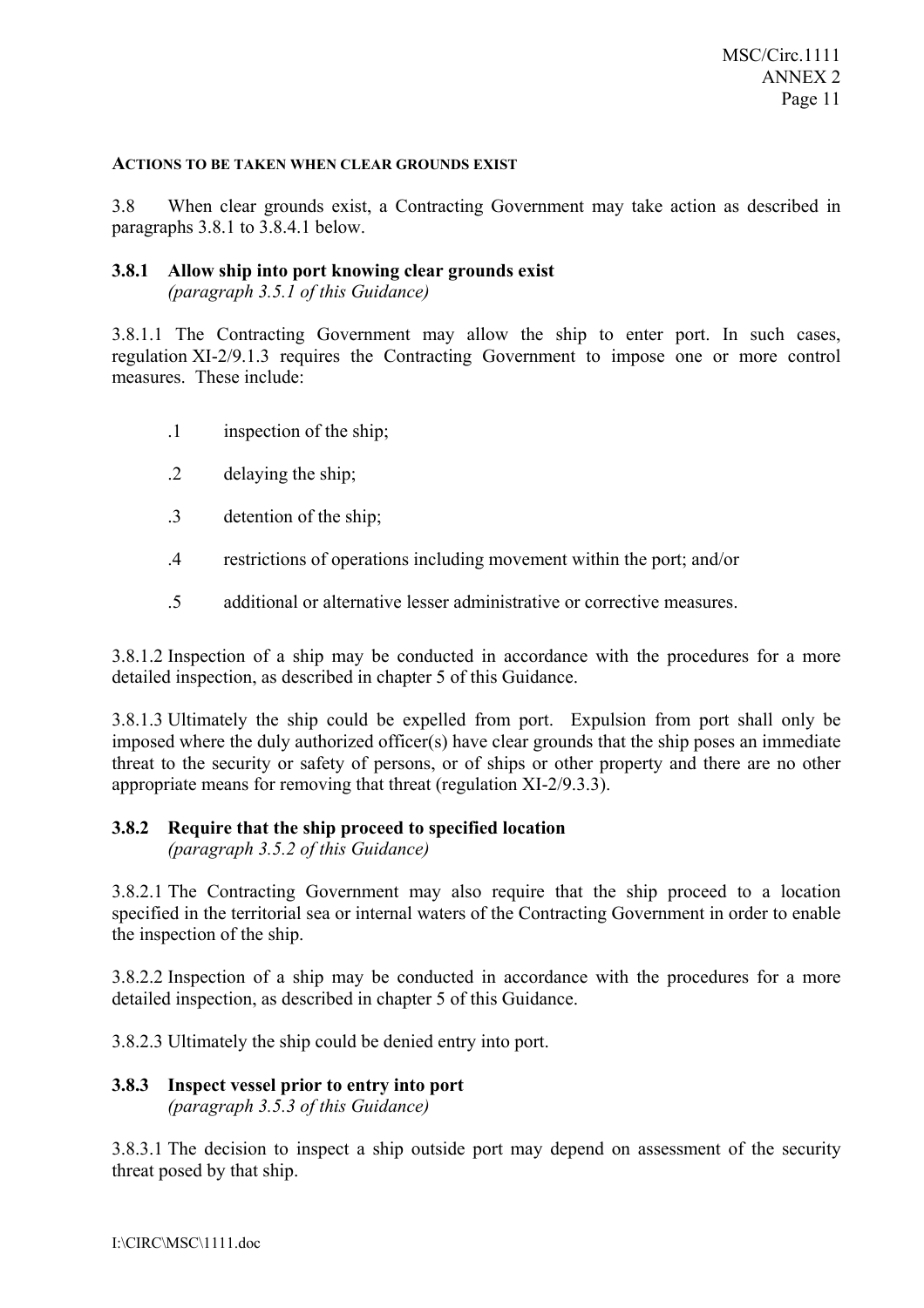MSC/Circ.1111 ANNEX 2 Page 12

3.8.3.2 Inspection of a ship prior to entry into port on the basis of the assessed security threat, may be conducted in accordance with the procedures for a more detailed inspection, as described in chapter 5 of this Guidance.

3.8.3.3 Ultimately the ship could be denied entry into port.

# **3.8.4 Deny the entry of the ship into port**

*(paragraph 3.5.4 of this Guidance)*

3.8.4.1 Denial of entry into port shall only be imposed when the duly authorized officer(s) have clear grounds to believe that the ship poses an immediate threat to the security or safety of persons, ships or other property and there are no other appropriate means for removing that threat.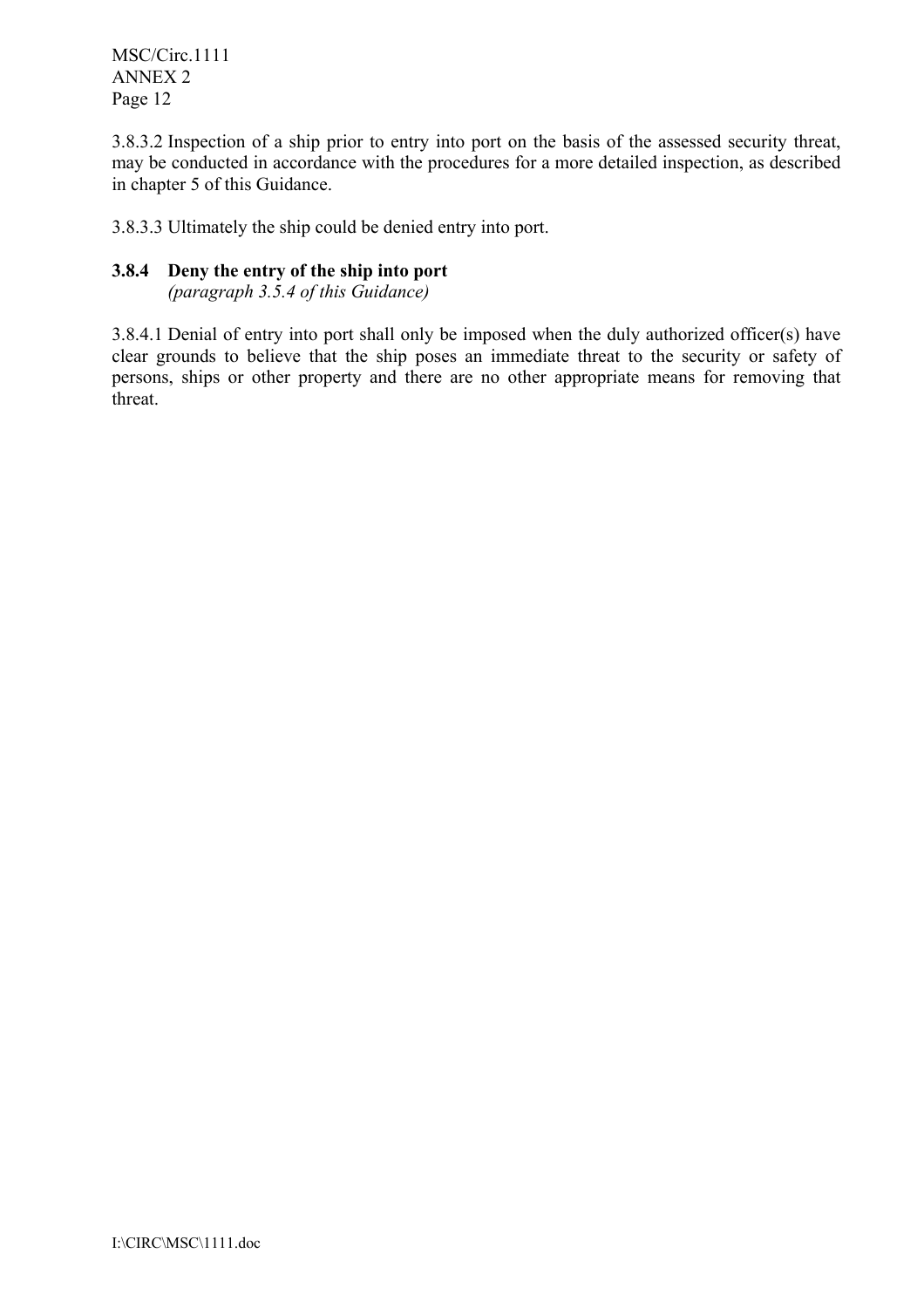#### **CHAPTER 4**

#### **CONTROL OF SHIPS IN PORT**

#### **GENERAL**

4.1 Regulation XI-2/9.1.1 provides that every ship to which chapter XI-2 applies is subject to control when in a port of another Contracting Government by duly authorised officers, who may be the same as those carrying out the functions of regulation I/19. Such control shall be limited to verifying that there is onboard a valid International Ship Security Certificate (ISSC) or a valid Interim International Ships Security Certificate (Interim ISSC) issued under the provisions of part A of the ISPS Code, which if valid shall be accepted, unless there are clear grounds for believing that the ship is not in compliance with the requirements of chapter XI-2 or part A of the ISPS Code.

4.2 Therefore, in cases where no clear grounds are established before the ship enters port, the ship may still be subject to control under the provisions of regulation XI-2/9.1.1. This may be carried out in conjunction with the port State control inspections conducted under the provisions of regulation I/19 and of resolution A.787(19) entitled Procedures for Port State Control, as amended by resolution A.881(21) entitled Amendments to the Procedures for Port State Control.

## **GENERAL SECURITY ASPECTS**

4.3 When visiting a ship for the purposes of regulation XI-2/9.1.1, the duly authorized officer may, in order to observe and gain a general impression of the overall security arrangements of the ship, consider the following aspects:

- .1 while approaching and boarding the ship and moving around the ship take note of the specific security aspects described in paragraphs 4.4.1 to 4.4.12 below, taking into account the security level*,* or levels, the ship and the port facility are operating at. Duly authorized officers should only consider those aspects which arise during the course of their normal business on board;
- .2 check that the ISSC or the Interim ISSC is on board, valid and has been issued by the Administration, a recognized security organization authorized by it or by another Contracting Government at the request of the Administration;
- .3 check that the security level at which the ship is operating is at least that set by the Contracting Government for the port facility (regulation XI-2/4.3);
- .4 identifying the ship security officer;
- .5 when checking other documentation, ask for evidence that security drills have been carried out at appropriate intervals and seek information on any exercise involving the ship;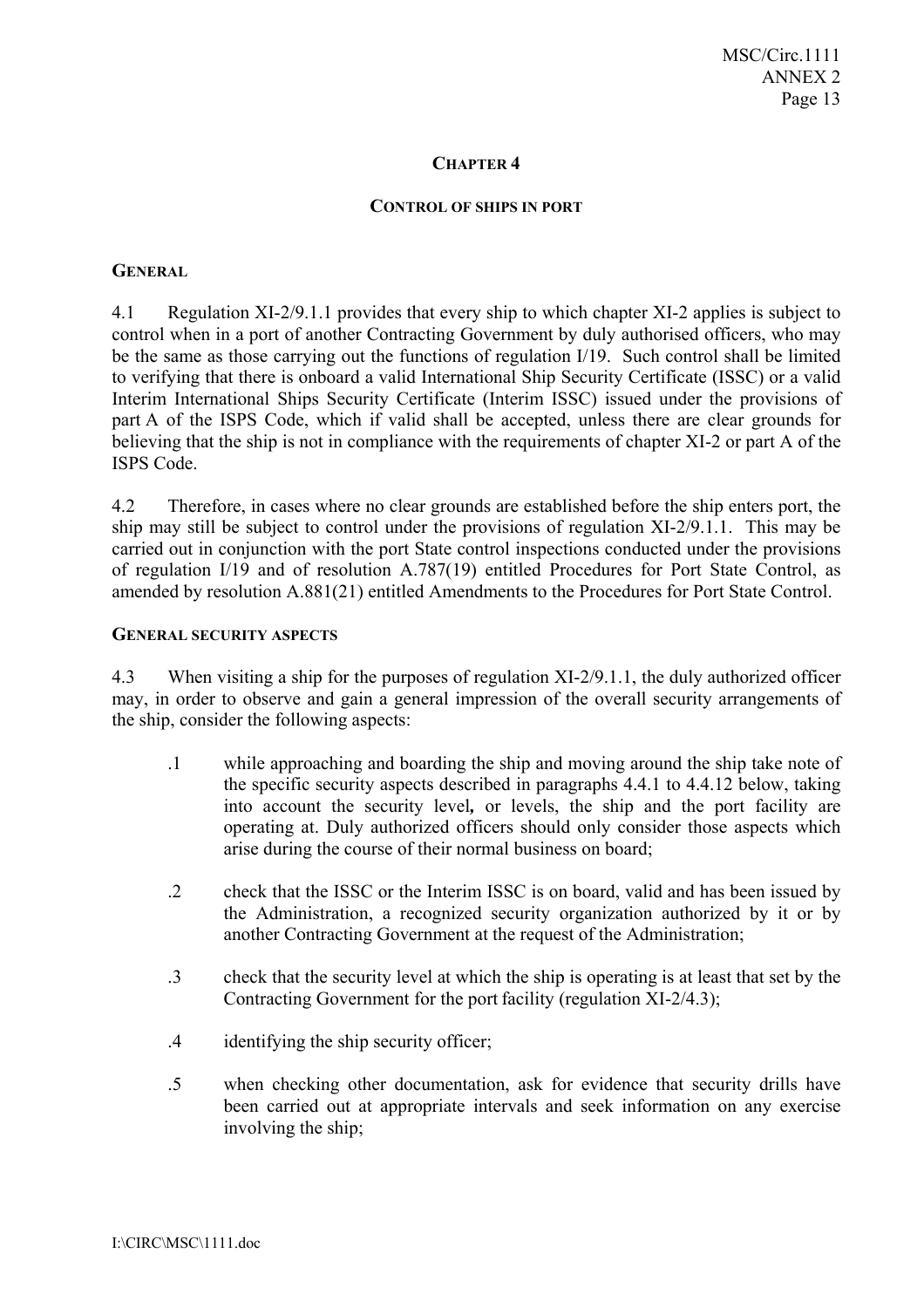MSC/Circ.1111 ANNEX 2 Page 14

- .6 check the records of the last ten<sup>9</sup> calls at port facilities (regulation XI-2/9.2.1), including the records of any ship-to-ship activities that took place during this period, which should include for each case:
	- .1 the security level at which the ship operated (regulation  $XI-2/9.2.1.3$ );
	- .2 any special or additional security measures that were taken (regulation  $XI-2/9.2.1.4$ ); and
	- .3 that appropriate ship security measures were maintained regulation XI-2/9.2.1.5), including the Declaration of Security, where issued;
- .7 assess whether key members of the shipís security personnel are able to communicate effectively with each other on security-related matters.

# **SPECIFIC SECURITY ASPECTS**

4.4 The specific security aspects listed in paragraphs 4.4.1 to 4.4.12 below are not intended to be used as a checklist. Consideration of any of these aspects is intended to enable the duly authorized officer to decide whether clear grounds exist. However, duly authorized officers are expected to exercise their professional judgment, taking into account the security level, or levels, the ship and the port facility are operating at and is not limited by the specific security aspects listed below. Non-compliance with one or more particular aspect may not necessarily constitute a failure to comply with the mandatory requirements of chapter XI-2 or part A of the ISPS Code.

## **Access to the ship when in port**

- 4.4.1 For ships at security level 1, considerations may include:
	- .1 Is there some form of control exercised by the ship on its access points? (ISPS Code section A/7.2.2).
	- .2 Is it noticeable that the identity of all persons seeking to board the ship is checked? (ISPS Code paragraph B/9.14.1).

4.4.2 Additionally for passenger ships at security level 1, if these aspects are observable when boarding the ship, considerations may include:

- .1 In liaison with the port facility, have designated secure areas been established for searching? (ISPS Code paragraph B/9.14.2).
- .2 Are checked persons and their personal effects segregated from unchecked persons and their effects? (ISPS Code paragraph B/9.14.4).

<sup>-&</sup>lt;br>9 The Maritime Safety Committee, at its seventy-eighth session, agreed that the requirements under regulation XI-2/9.2.1.3 to .5 to keep records of past calls at port facilities and ship-to-ship activities should commence on 1 July 2004 and only apply to calls made, or activities undertaken, on or after that date (MSC/Circ.1111).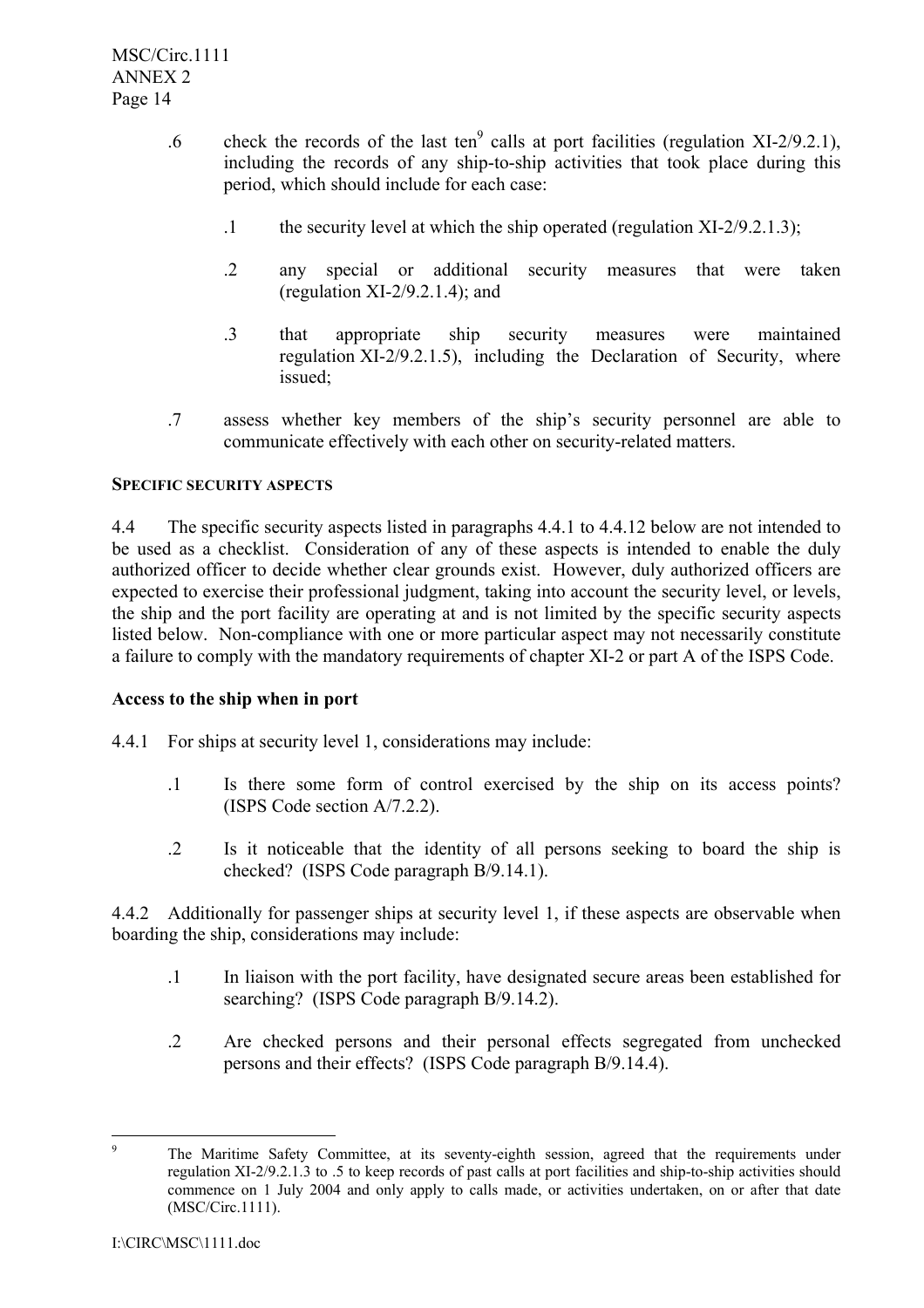- .3 Are embarking passengers segregated from disembarking passengers? (ISPS Code paragraph B/9.14.5).
- .4 Has access been secured to unattended spaces adjoining areas to which passengers and visitors have access? (ISPS Code paragraph B/9.14.7).

4.4.3 For ships at security level 2, if the following aspects are observable while on board, considerations may include:

- .1 Has the number of access points been limited? (ISPS Code paragraph B/9.16.2).
- .2 Have steps been taken to deter waterside access to the ship, which may be implemented in conjunction with the port facility? (ISPS Code paragraph B/9.16.3).
- .3 Has a restricted area on the shore-side of the ship been established, which may be implemented in conjunction with the port facility? (ISPS Code paragraph B/9.16.4).
- .4 Are visitors escorted on the ship? (ISPS Code paragraph B/9.16.6).
- .5 Have full or partial searches of the ship been carried out? (ISPS Code paragraph B/9.16.8).
- .6 Have any additional security briefings been carried out? (ISPS Code paragraph B/9.16.7).

# **Access to restricted areas**

4.4.4 For ships at security level 1, if the following aspects are observable while on board, considerations may include:

- .1 Are restricted areas marked? (ISPS Code paragraph B/9.20).
- .2 Are the bridge and engine room capable of being locked or secured? (ISPS Code paragraph B/9.21.1).
- .3 Are the bridge and engine room locked or is access otherwise controlled (e.g. by being manned or using surveillance equipment to monitor the areas)? (ISPS Code paragraph B/9.22.2).
- .4 Are doors to restricted areas locked (e.g. steering gear, machinery spaces, air conditioning plants, etc.)? (ISPS Code paragraphs B/9.21.1 to B/9.21.9).

4.4.5 Additionally for passenger ships at security level 2, have restricted areas been established adjacent to access points in order to avoid a large number of persons congregating in those areas? (ISPS Code paragraph B/9.23.1).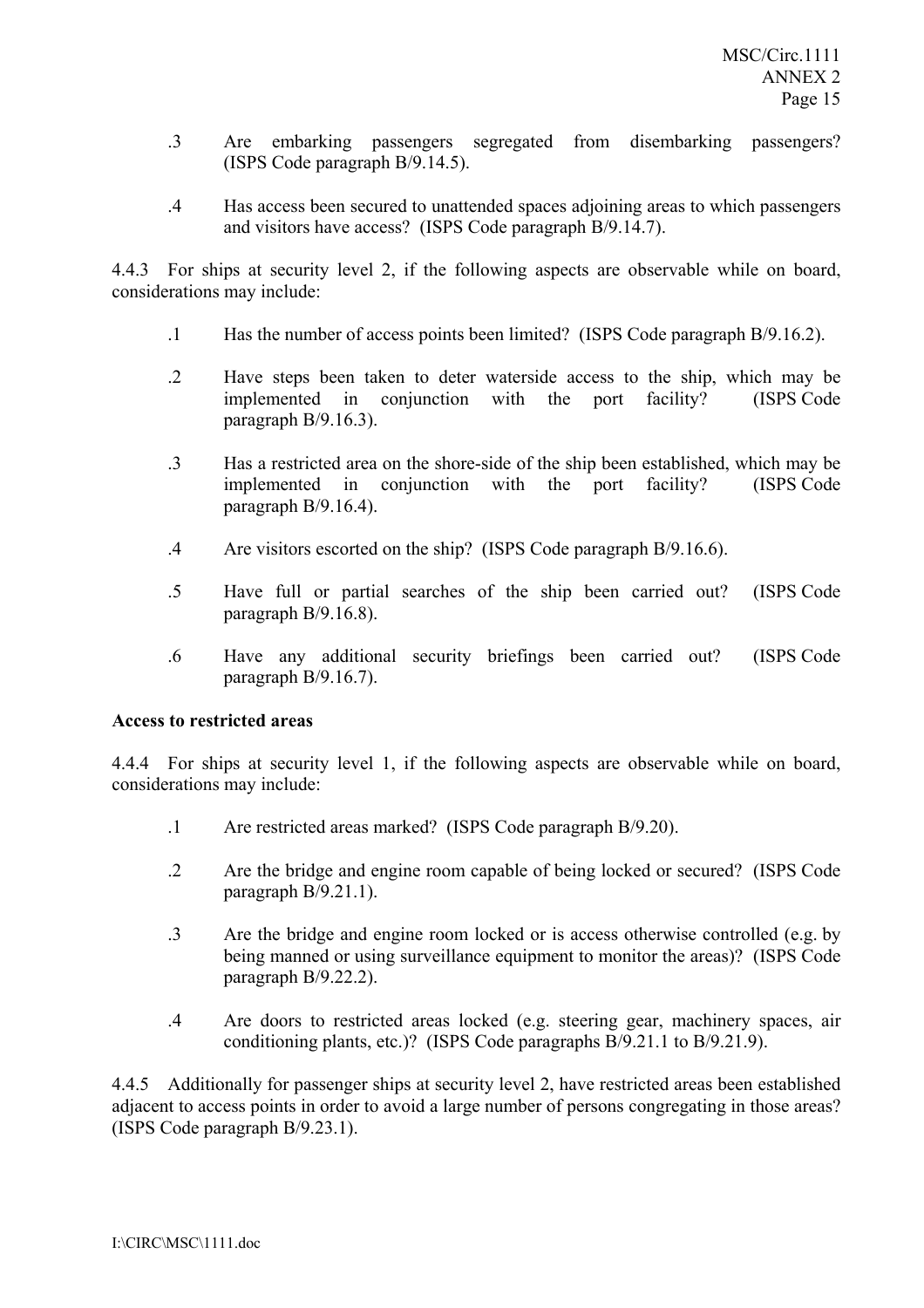MSC/Circ.1111 ANNEX 2 Page 16

# **Monitoring the security of the ship**

4.4.6 For ships at security level 1, if the following aspects<sup>10</sup> are observable while on board, considerations may include:

- .1 Are deck watches in place during your visit or is surveillance equipment being used to monitor the ship? (ISPS Code paragraph B/9.42.2).
- .2 Can the ship monitor both landward and seaward approaches? (ISPS Code paragraphs B/9.42.2, B/9.46.1, and B/9.46.2).

4.4.7 For ships at security level 2, if the following aspects<sup>11</sup> are observable while on board, considerations may include:

- .1 If surveillance equipment is being used is it being monitored at frequent intervals? (ISPS Code paragraph B/9.47.2).
- .2 Have additional personnel been dedicated to guard and patrol restricted areas in place? (ISPS Code paragraph B/9.47.3).

# **Delivery of ship's stores**

4.4.8 For ships at security level 1, if the following aspects<sup>12</sup> are observable while on board, considerations may include:

- .1 Are shipís stores being checked before being loaded for signs that they have been tampered or interfered with? (ISPS Code paragraph B/9.33.3).
- .2 Are checks made to ensure stores match the order prior to being loaded? (ISPS Code paragraph B/9.35.1).
- .3 Are stores securely stored once loaded? (ISPS Code paragraph B/9.35.2).

# **Handling of cargo**

- 4.4.9 Checking of cargo by the ship may be undertaken by:
	- .1 visual and physical examination; and
	- .2 using scanning/detection equipment, mechanical devices, or dogs;

bearing in mind that arrangements may have been made for checking and sealing of cargo ashore.

4.4.10 For cargo ships, including car carriers, ro-ro and passenger ships at security level 1, if the following aspects<sup>13</sup> are observable while on board, considerations may include:

 $10<sup>10</sup>$ 

<sup>&</sup>lt;sup>10</sup><br>Having regard to the security measures in place at the port facility.<br>Having regard to the security measures in place at the port facility.<br>Having regard to the security measures in place at the port facility.<br>Having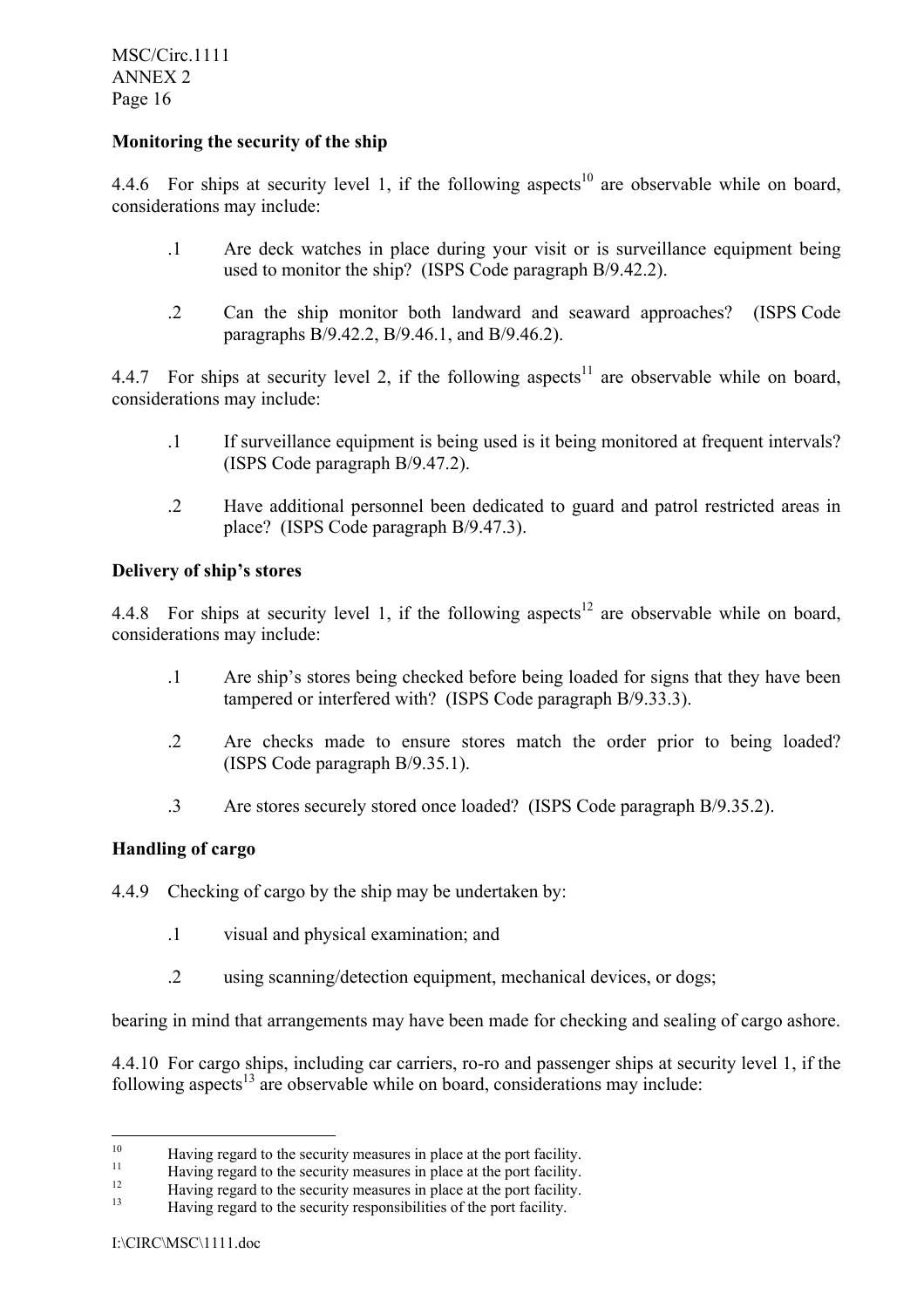- .1 Is cargo and are cargo transport units and cargo spaces being checked prior to, and during, cargo handling operations? (ISPS Code paragraph B/9.27.1).
- .2 Is cargo being checked against its documentation? (ISPS Code paragraph B/9.27.2).
- .3 Are vehicles subject to search prior to loading? (ISPS Code paragraph B/9.27.3).
- .4 Are seals, and other anti-tampering methods, being checked? (ISPS Code paragraph B/9.27.4).

4.4.11 For cargo ships, including car carriers, ro-ro and passenger ships at security level 2, if the following aspects<sup>14</sup> are observable while on board, considerations may include:

- .1 Is detailed checking of cargo, cargo transport units and cargo spaces being undertaken? (ISPS Code paragraph B/9.30.1).
- .2 Are detailed checks taking place to ensure only intended cargo is being loaded? (ISPS Code paragraph B/9.30.2).
- .3 Are vehicles being searched more intensively prior to loading? (ISPS Code paragraph B/9.30.3).
- .4 Are there frequent and detailed checks of seals and other anti-tampering methods? (ISPS Code paragraph B*/*9.30.4).

# **Handling of unaccompanied baggage**

4.4.12 Unaccompanied baggage may be screened and/or searched by either the ship or the port facility. The following considerations apply if the screening/searching is being undertaken by the ship:

- .1 At security level 1, if observable while on board, is unaccompanied baggage being screened and/or searched? (ISPS Code paragraph B/9.39).
- .2 At security level 2, if observable while on board, is all unaccompanied baggage being screened and/or searched? (ISPS Code paragraph B/9.40).

# **ESTABLISHMENT OF CLEAR GROUNDS**

4.5 Examples of possible clear grounds under regulations XI-2/9.1 and XI-2/9.2 may include, when relevant:

.1 evidence from a review of the ISSC or the Interim ISSC that it is not valid or it has expired (ISPS Code paragraph B/4.33.1);

 $14$ 14 Having regard to the security responsibilities of the port facility.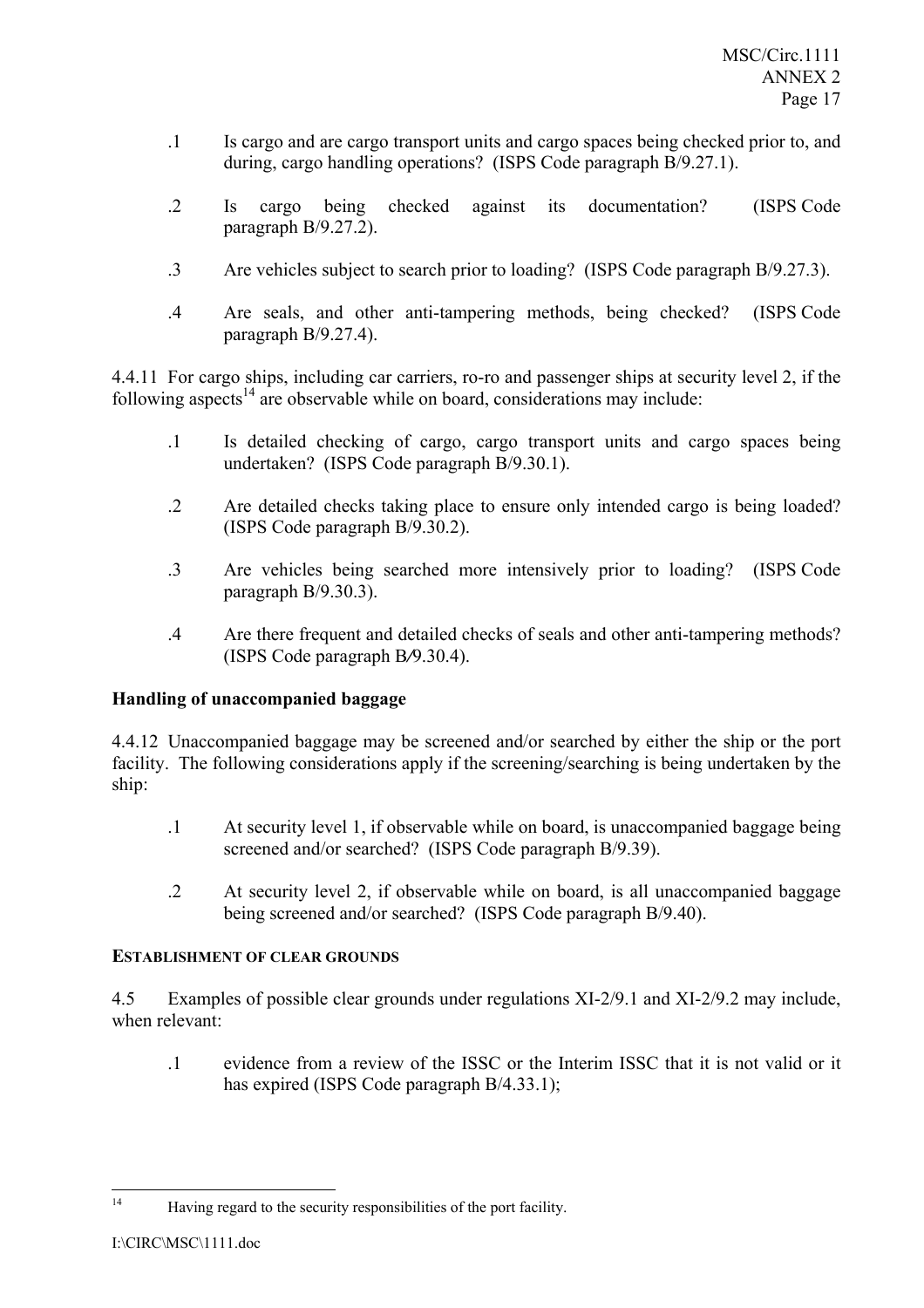- .2 evidence or reliable information that serious deficiencies exist in the security equipment, documentation or arrangements required by chapter XI-2 and part A of the ISPS Code (ISPS Code paragraph B/4.33.2);
- .3 a report or complaint which, in the professional judgment of the duly authorized officer, contains reliable information clearly indicating that the ship does not comply with the requirements of chapter XI-2 or part A of the ISPS Code (ISPS Code paragraph B/4.33.3);
- .4 evidence or observation gained by a duly authorized officer using professional judgment that the master or ship's personnel are not familiar with essential shipboard security procedures or cannot carry out drills related to the security of the ship or that such procedures or drills have not been carried out (ISPS Code paragraph B/4.33.4);
- .5 evidence or observation gained by the duly authorized officer using professional judgment that key members of the ship's personnel are not able to establish proper communication with any other key members of ship's personnel with security responsibilities on board the ship (ISPS Code paragraph B/4.33.5);
- .6 evidence or reliable information that the ship has embarked persons, or loaded stores or goods at a port facility or from another ship where either the port facility or the other ship is in violation of chapter XI-2 or part A of the ISPS Code, and the ship in question has not completed a Declaration of Security, nor taken appropriate, special or additional security measures or has not maintained appropriate ship security procedures (ISPS Code paragraph B/4.33.6);
- .7 evidence or reliable information that the ship has embarked persons, or loaded stores or goods at a port facility or from another source (e.g., another ship or helicopter transfer) where either the port facility or the other source is not required to comply with chapter XI-2 or part A of the ISPS Code, and the ship has not taken appropriate, special or additional security measures or has not maintained appropriate security procedures (ISPS Code paragraph B/4.33.7); and
- .8 if the ship holds a subsequent, consecutively issued Interim ISSC as described in section A/19.4 of the ISPS Code, and if, in the professional judgment of an officer duly authorized, one of the purposes of the ship or a Company in requesting such a certificate is to avoid full compliance with chapter XI-2 and part A of the ISPS Code beyond the period of the initial interim ISSC as described in section A/19.4.4 of the ISPS Code (ISPS Code paragraph B/4.33.8).

# **ACTION TO BE TAKEN WHEN CLEAR GROUNDS EXIST**

4.6 When clear grounds exist, a more detailed inspection may be conducted in accordance with the procedures for a more detailed inspection, as described in chapter 5 of this Guidance.

4.7 When deciding on proportionate control measures following an inspection the duly authorized officer should consider the degree to which the ship is able to:

.1 maintain communication with the port facility;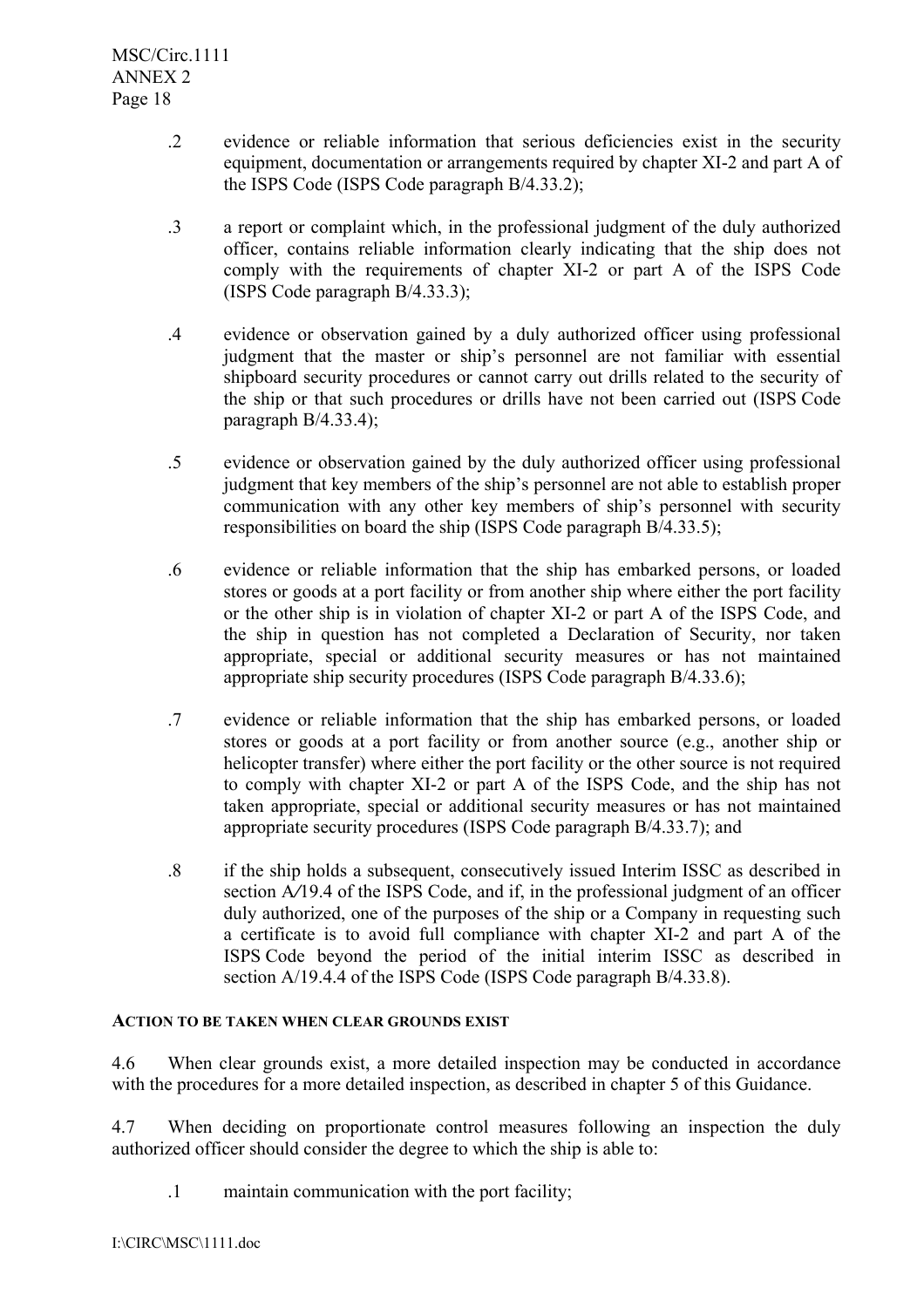- .2 prevent unauthorized access to the ship and its restricted areas; and
- .3 prevent the introduction of unauthorized weapons, incendiary devices or explosives to the ship.

4.8 The duly authorized officer shall discuss the items indicating non-compliance with the master and/or ship security officer, and endeavour to ensure the rectification of all non-compliant items. If the master or ship security officer are unable to rectify the non-compliance to the satisfaction of the duly authorized officer, that officer may:

- .1 delay the shipís departure until the non-compliance is rectified (regulation  $XI-2/9.1.3$ );
- .2 restrict ship operations until the non-compliance is rectified when the ship would present an especially serious security hazard if it were to remain in its present location or if it were to continue cargo operations, and the non-compliant items can be rectified in another less hazardous condition or location. Restriction of ship operations may include directing the ship to an alternate location within the port, modification or discontinuing of cargo operations, or expulsion of the ship from port (regulation XI-2/9.1.3); or
- .3 detain the ship until non-compliant items are rectified when the ship presents an especially serious threat to the security or safety of persons, to the ship, or to other property, and restriction of operations is insufficient to rectify the non-compliant items (regulation XI-2/9.1.3).

4.9 Such control measures may additionally or alternatively, include other lesser administrative or corrective measures (regulation XI-2/9.1.3).

4.10 Expulsion from port shall only be imposed when there are clear grounds that the ship poses an immediate threat to the security or safety of persons, or of ships or other property, and there are no other appropriate means for removing that threat (regulation XI-2/9.3.3).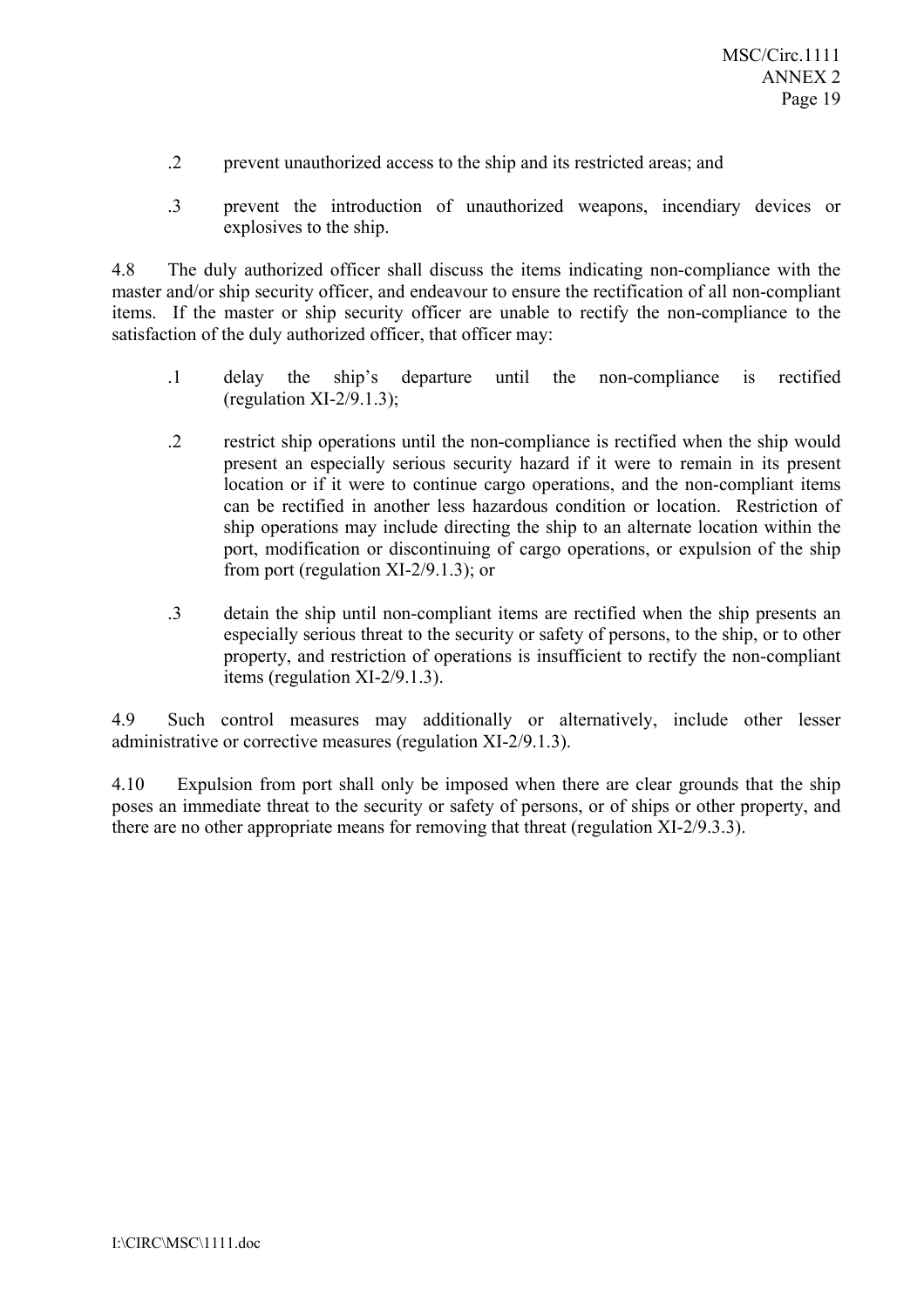## **CHAPTER 5**

## **MORE DETAILED INSPECTION WHERE CLEAR GROUNDS EXIST**

## **GENERAL**

5.1 When the duly authorized officer has clear grounds that the ship does not comply with the provisions of chapter XI-2 and of part A of the ISPS Code, or that the master or the ship's personnel is not familiar with essential shipboard security measures and procedures, a more detailed inspection as described in paragraphs 5.2 to 5.6 below, *may* be carried out. When carrying out a more detailed inspection, the duly authorized officer should notify the master**.** However, it should be noted that non-compliance with any topic referenced to part B of the ISPS Code may not necessarily constitute a failure to comply with chapter XI-2 or part A of the ISPS Code.

#### **MORE DETAILED INSPECTION**

- 5.2 The more detailed inspection may include:
	- .1 Can the master provide documented evidence of his*/*her responsibilities and authority, which must include his*/*her overriding authority? (ISPS Code section A*/*6.1).
	- .2 Has a ship security officer been designated and does that individual understand his/her responsibilities under the ship security plan? (ISPS Code section A/12.1).
	- .3 Is the ship security plan in the working languages of the ship? If the plan is not in English, French or Spanish, is the version translated into one of those languages? (ISPS Code section A/9.4).
	- .4 Does the shipís personnel have the capability to monitor the ship (including cargo areas), restricted areas on board, and areas surrounding the ship? (ISPS Code paragraph B/9.42).
	- .5 Are members of the shipís personnel satisfactorily performing all ship security duties, and are they aware of security communication procedures? (ISPS Code sections A/7.2.1 and A/7.2.7).
	- .6 Is access to the ship controlled, including the embarkation of persons and their effects? (ISPS section A/7.2.2 and A/7.2.3) Are there means to identify those persons allowed access to the ship? (ISPS Code paragraph B/9.11).
	- .7 Does the shipís personnel have the capability to supervise the handling of cargo and ship's stores? (ISPS Code section  $A/7.2.6$ ).
	- .8 Can the shipís officers identify the ship security officer? (ISPS Code section A/9.4.13).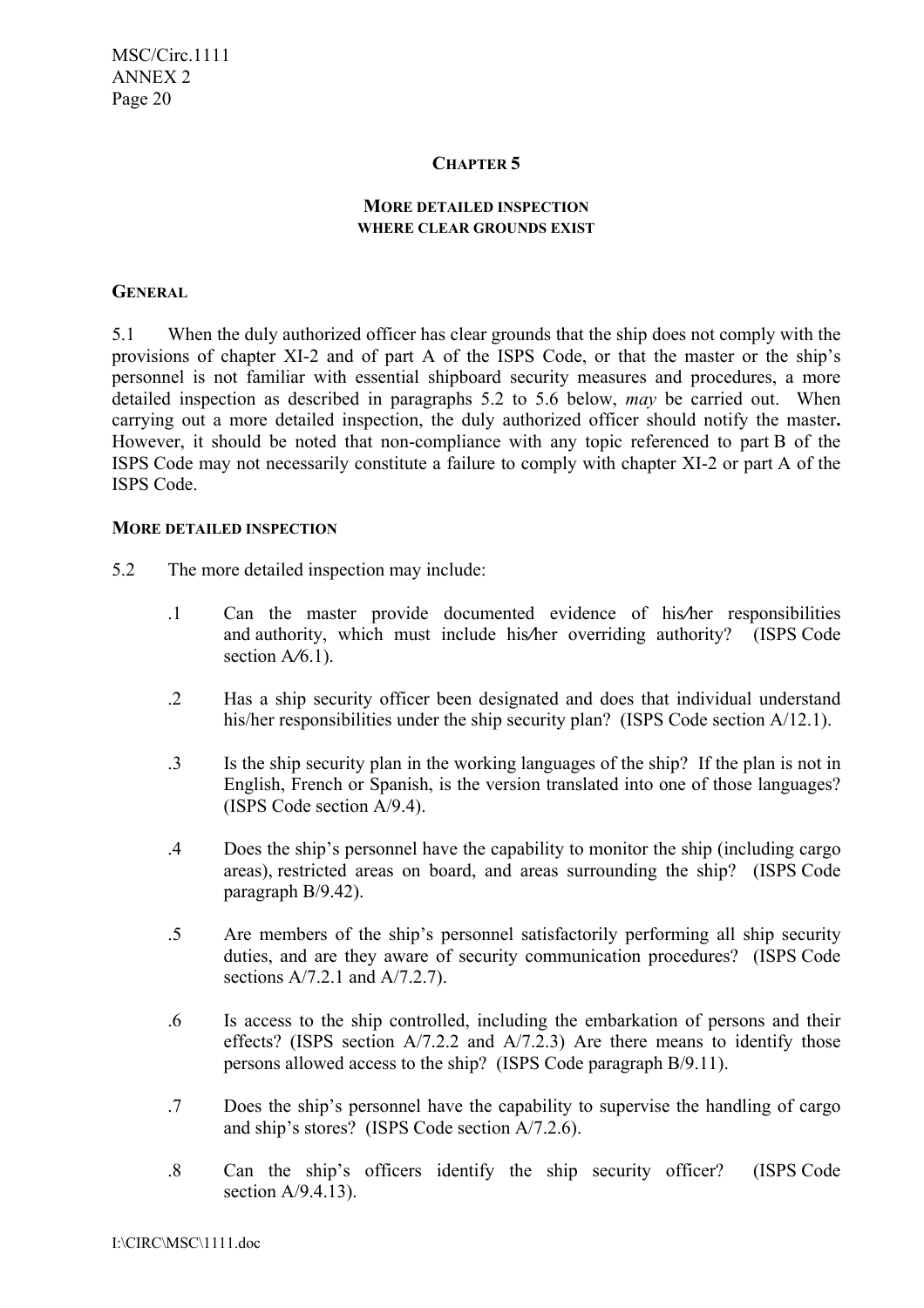- .9 Can the shipís officers identify the company security officer? (ISPS Code section  $A/9.4.14$ ).
- .10 Has the ship maintained records of training, drills and exercises? (ISPS Code section  $A/10.1.1$ ).
- .11 Has the ship maintained records of security level changes? (ISPS Code section  $A/10.1.4$ ).
- .12 If a security drill has been witnessed, are members of the ship's personnel familiar with their duties and the proper use of ship's security equipment? The duly authorized officer should consult with the master and ship security officer as to the proper type and location of drills, taking into account the ship type, ship personnel changes, and port facilities to be visited. Such drills should, as far as practicable, be conducted as if there was an actual security threat and may include (ISPS Code section A/13.4 and paragraphs B/13.5 and B/13.6):
	- .1 the response to a security threat or security incident;
	- .2 the response to a change to ship security level;
	- .3 detection of unauthorized access, including stowaways; and
	- .4 other incidents appropriate to the nature of identified clear grounds of non-compliance.
- .13 Are key members of the shipís personnel able to communicate with each other, port facilities and the company security officer? (ISPS Code paragraph B/9.2.3).
- .14 Is the ship capable of receiving notices from Contracting Governments on changes in security levels? (Regulations XI-2/3 and XI-2/7).
- .15 Have assurances been received that the ship is capable of initiating and transmitting a ship-to-shore security alert? (Regulation XI-2/6).
- .16 Has the ship security officer been appropriately trained, and does he/she have adequate knowledge of the ship security plan and procedures, the ship's layout, and the operation of ship security equipment and systems? (ISPS Code section A/13.2 and paragraphs B/13.1 and B/13.2).
- .17 Have those members of the shipboard personnel with specific security duties and responsibilities sufficient knowledge and ability to perform their assigned duties? Do they understand their responsibilities for ship security as described in the ship security plan? (ISPS Code section A/13.3 and paragraph B/13.3).
- .18 Through direct observation, is any security equipment installed aboard the ship, such as motion detectors, surveillance systems, scanning equipment, lighting and alarms*,* functioning properly?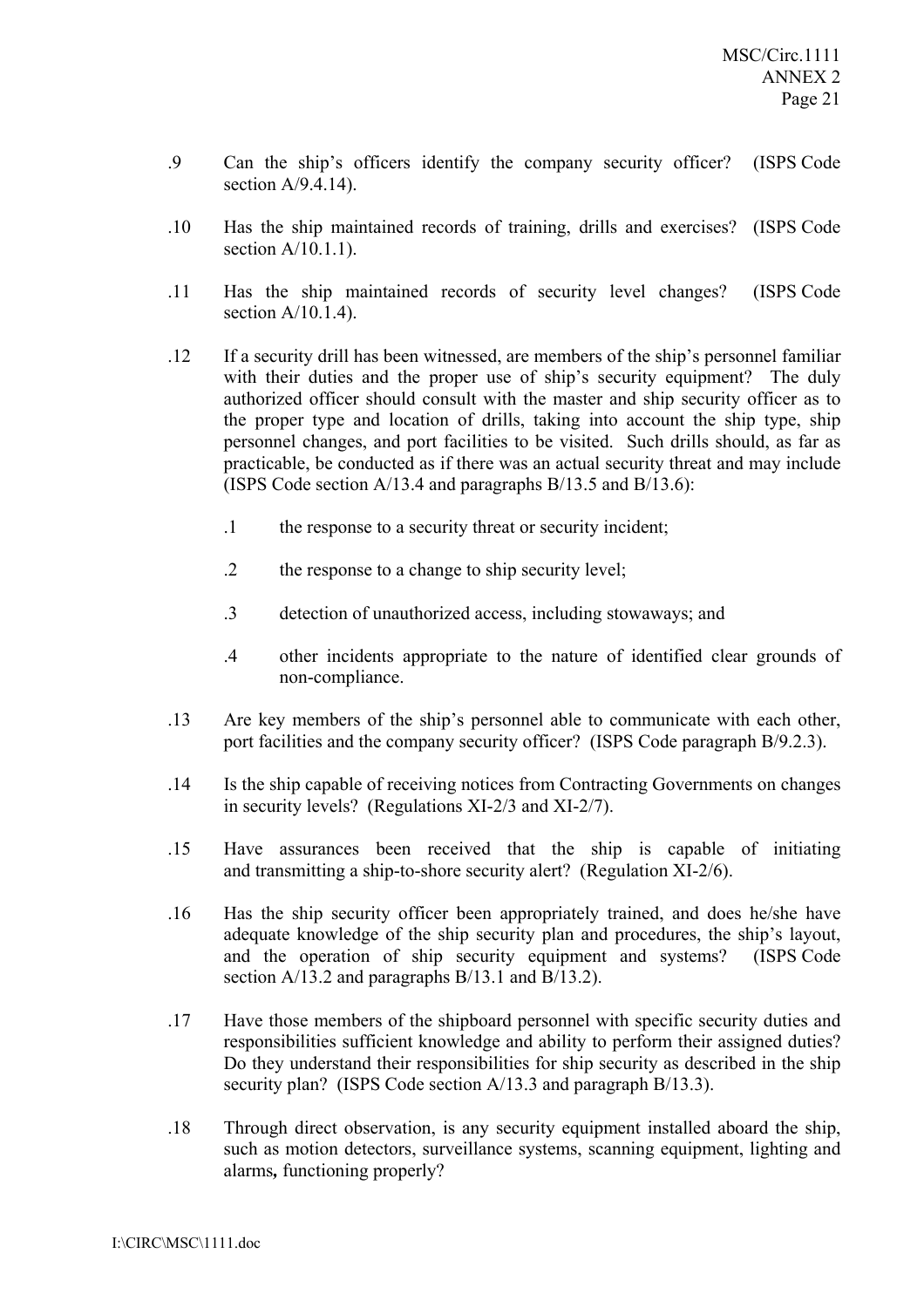## **INSPECTION OF SHIP SECURITY PLAN**

5.3 Where the only means to verify or rectify the non-compliance is to review the relevant requirements of the ship security plan, limited access to specific sections of the plan relating to the non-compliance is exceptionally allowed. Requests for access to specific sections of the plan should include details of the non-compliance to be verified or rectified (ISPS Code sections  $A/9.8$  and  $A/9.8.1$ ).

5.4 The following sections of the ship security plan can only be inspected by a duly authorized officer with the consent of the Contracting Government whose flag the ship is entitled to fly or of the master of the ship (ISPS Code section A/9.8.1):

| Provisions of Plan which may be inspected with consent of the Contracting<br>Government whose flag the ship is entitled to fly<br>or of the master of the ship |                               |  |
|----------------------------------------------------------------------------------------------------------------------------------------------------------------|-------------------------------|--|
| <b>Provisions of Plan</b>                                                                                                                                      | <b>ISPS Code</b><br>Reference |  |
| Prevention of introduction of non-authorized articles                                                                                                          | A/9.4.1                       |  |
| Prevention of unauthorized access to the ship                                                                                                                  | A/9.4.3                       |  |
| Evacuation of the ship                                                                                                                                         | A/9.4.6                       |  |
| Auditing security activities                                                                                                                                   | A/9.4.8                       |  |
| Training, drills and exercises                                                                                                                                 | A/9.4.9                       |  |
| Interfacing with port facility security activities                                                                                                             | A/9.4.10                      |  |
| Review of ship security plan                                                                                                                                   | A/9.4.11                      |  |
| Reporting security incidents                                                                                                                                   | A/9.4.12                      |  |
| Identification of the ship security officer                                                                                                                    | A/9.4.13                      |  |
| Identification of the company security officer                                                                                                                 | A/9.4.14                      |  |
| Frequency of testing or calibration of security equipment                                                                                                      | A/9.4.16                      |  |
| Security of Ship Security Plan                                                                                                                                 | A/9.6                         |  |
| Security activities not covered by ISPS code                                                                                                                   | B/9.51                        |  |

5.5 The following provisions of the ship security plan are considered as confidential information and cannot be subject to inspection by a duly authorized officer unless otherwise agreed with the Contracting Government whose flag the ship is entitled to fly (ISPS Code section  $A/9.8.1$ ):

| Provisions of Plan which may be inspected ONLY with the consent of<br>Contracting Government whose flag the ship is entitled to fly |                               |  |  |
|-------------------------------------------------------------------------------------------------------------------------------------|-------------------------------|--|--|
| <b>Provisions of Plan</b>                                                                                                           | <b>ISPS Code</b><br>Reference |  |  |
| Restricted areas                                                                                                                    | A/9.4.2                       |  |  |
| Responding to security threats or breaches of security, including                                                                   | A/9.4.4                       |  |  |
| frequency of inspection data                                                                                                        |                               |  |  |
| Responding to any security instructions at security level 3                                                                         | A/9.4.5                       |  |  |
| Duties of those assigned security responsibilities                                                                                  | A/9.4.7                       |  |  |
| Procedures for maintenance of security equipment                                                                                    | A/9.4.15                      |  |  |
| Ship security alert system                                                                                                          | A/9.4.17 and .18              |  |  |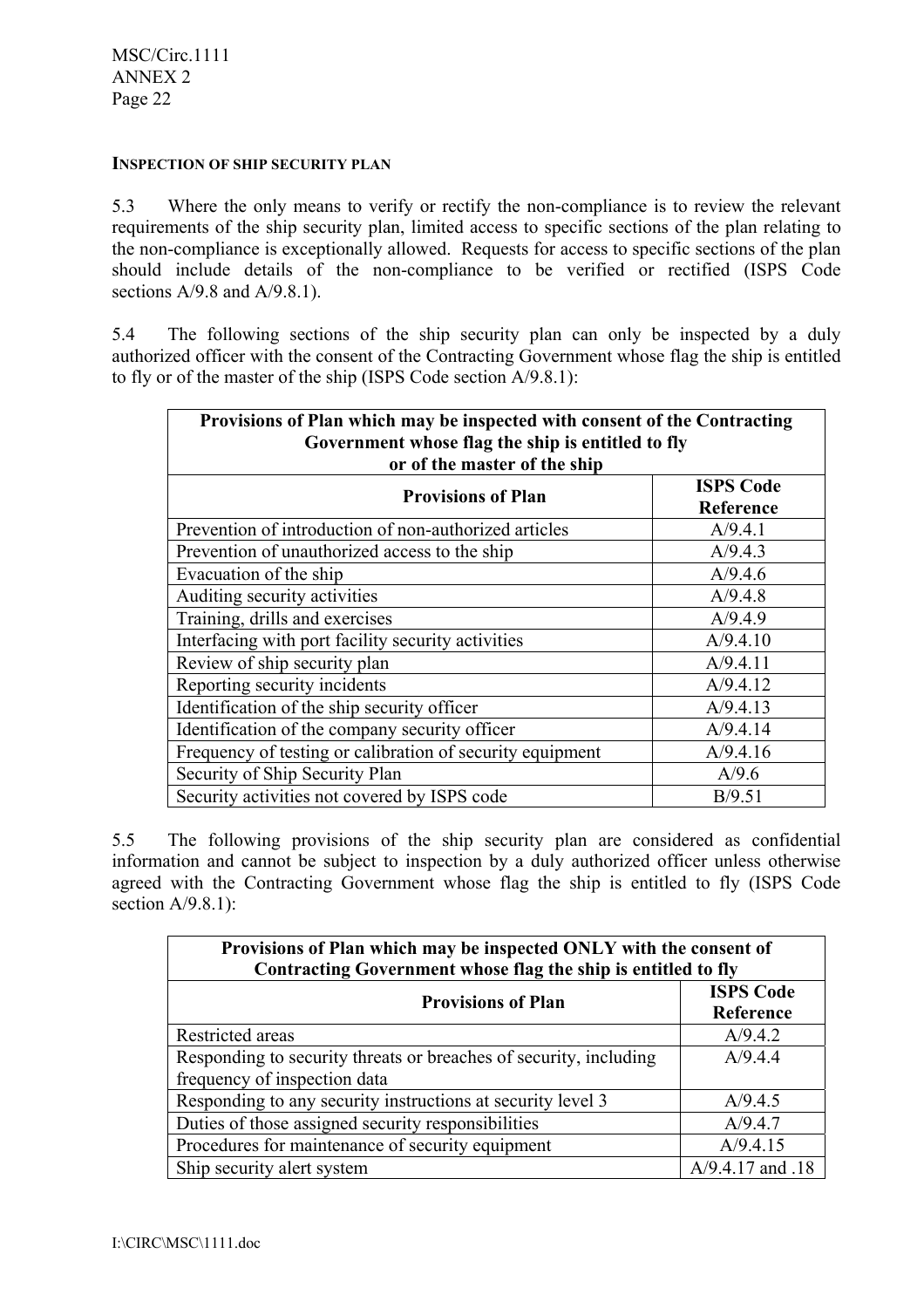5.6 The duly authorized officer shall continue discussions on those items indicating non-compliance with the master and/or ship security officer, and endeavour to ensure the rectification of all non-compliant items.

## **CONTROL MEASURES**

5.7 When there are clear grounds, as reflected in paragraph 4.5, the duly authorized officer may impose further control measures as outlined in paragraphs 4.6 to 4.10.

5.8 Such control measures may additionally or alternatively include other lesser administrative or corrective measures (regulation XI-2/9.1.3).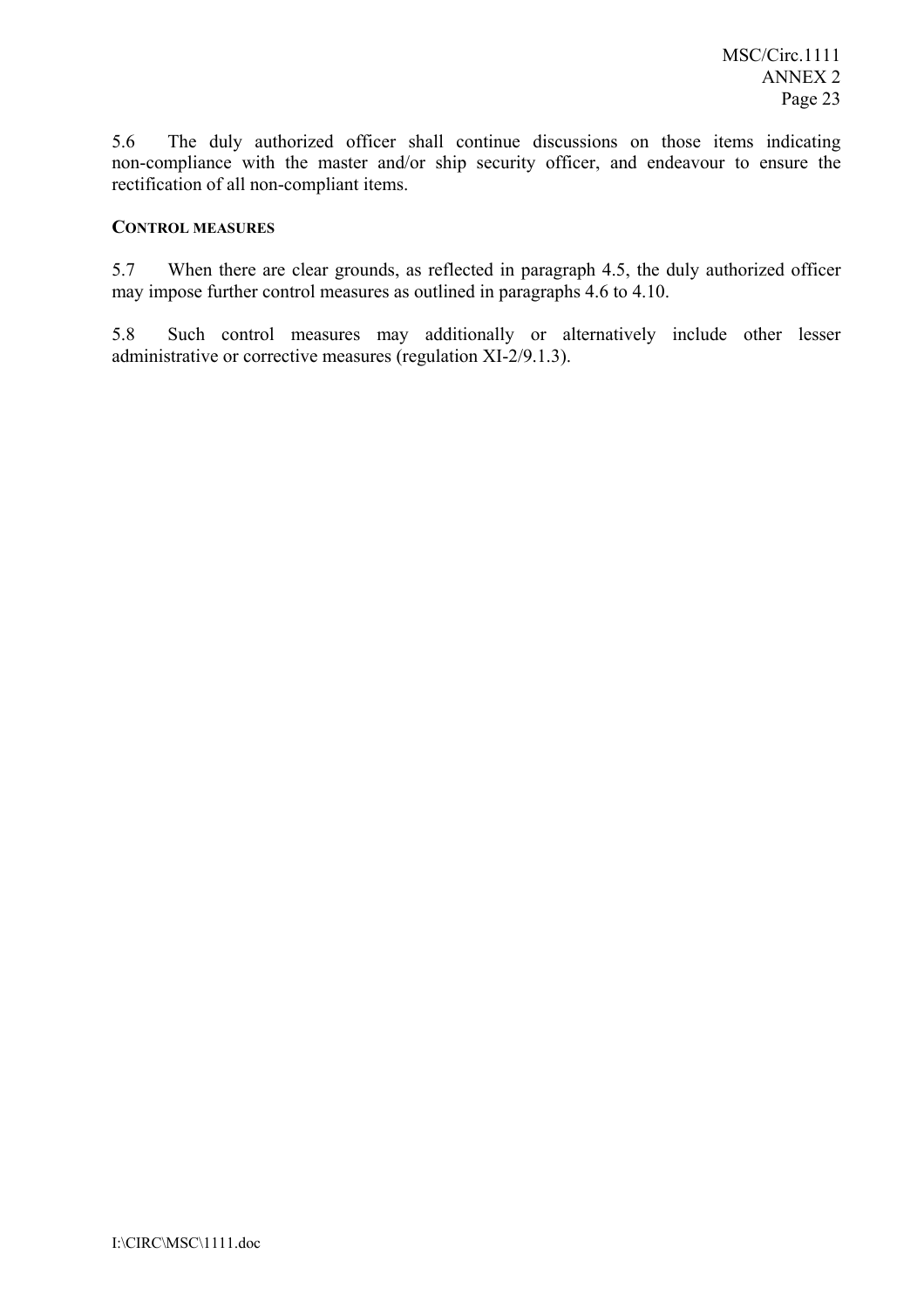# **CHAPTER 6**

## **SAFEGUARDS**

# **GENERAL**

6.1 In exercising control and compliance measures, the duly authorized officer should ensure that any control measures or steps imposed are proportionate. Such measures or steps should be reasonable and of the minimum severity and duration necessary to rectify or mitigate the non-compliance (ISPS Code paragraph B/4.43).

6.2 When duly authorized officers exercise control and compliance measures:

- .1 all possible efforts shall be made to avoid a ship being unduly detained or delayed. If a ship is thereby unduly detained, or delayed, it shall be entitled to compensation for any loss or damage suffered (regulation XI-2/9.3.5); and
- .2 necessary access to or disembarkation from the ship shall not be prevented for emergency or humanitarian reasons and for security purposes (regulation XI-2/9.3.5).

6.3 The control measures and the steps referred to in regulation XI-2/9 and in this Guidance shall only be imposed until the non-compliance giving rise to the control measures or steps has been corrected to the satisfaction of the duly authorized officer, taking into account actions proposed by the ship or the Administration, if any (regulation XI-2/9.3.4).

## **UNRELIABLE SOURCES OF INFORMATION**

6.4 Should control measures or steps initiated on the basis of evidence or information received from other sources fail to establish non-compliance, the Contracting Government should evaluate the use of such sources, the motives these sources may have for providing misleading information, and determine whether or not information received from these sources should continue to be considered as 'reliable'. In cases of clear abuse the Contracting Government should consider further action aimed at curtailing similar instances, possibly co-ordinated with the Administration or the ship, if appropriate.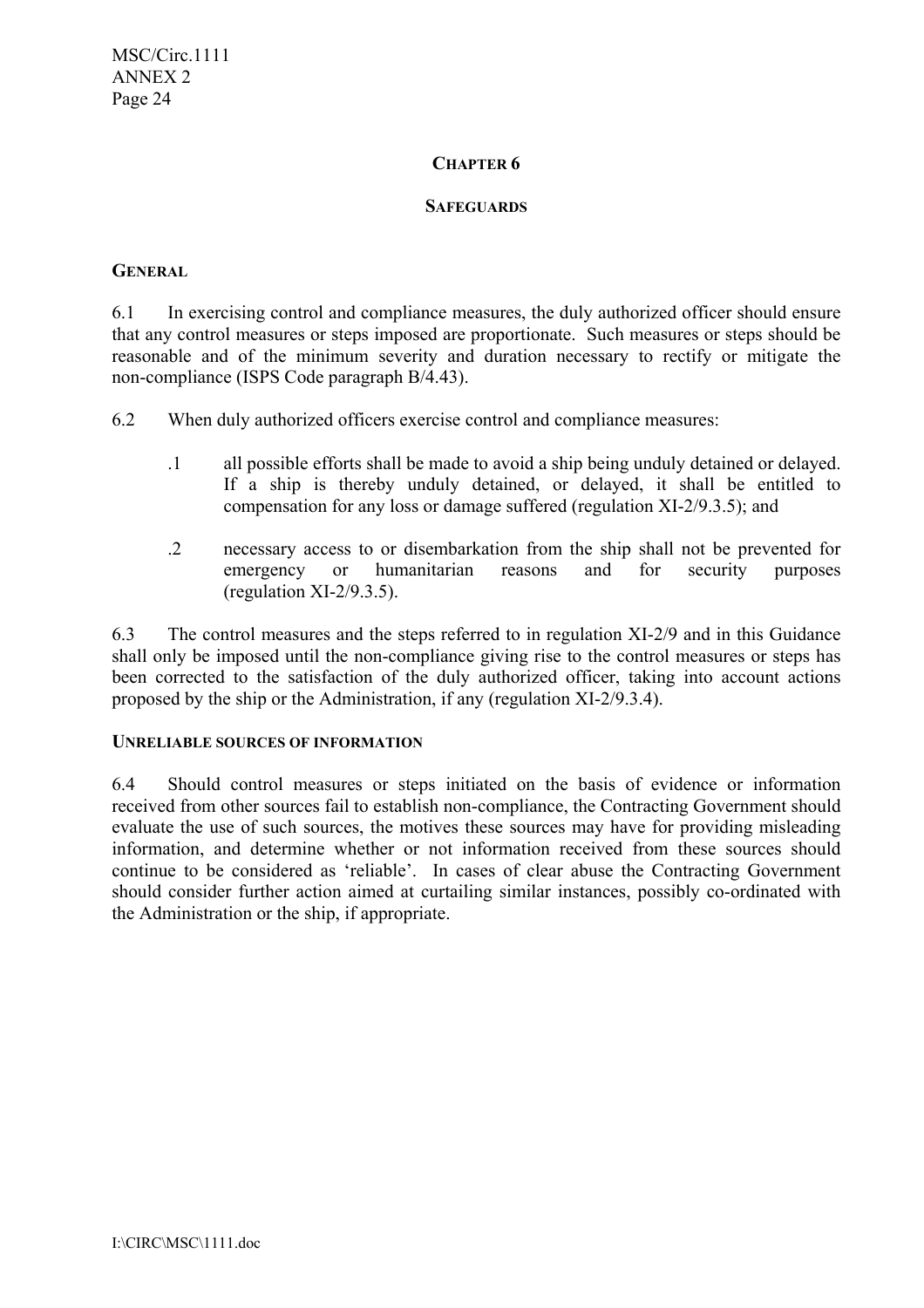# **CHAPTER 7**

## **REPORTING**

#### **REPORTS IN RESPECT OF CONTROL OF SHIPS IN PORT**

7.1 Duly authorized officers should ensure that, on the conclusion of an inspection of a ship in port, the ship's master or ship security officer is provided with a report giving the results of the inspection, details of any action taken by the duly authorized officer, and a list of any non-compliances to be rectified by the master, ship security officer or the company. Such reports should be made in accordance with the format set out in Appendix 1 (regulation XI-2/9.3.1).

7.2 When, in the exercise of control and compliance measures, a duly authorized officer inspects, delays, restricts operations, detains or expels a ship from port after clear grounds for non-compliance have been identified, the Contracting Government shall report<sup>15</sup> forthwith by the most expeditious means in writing to the Administration specifying which control measures have been imposed or steps taken and reasons thereof. The Contracting Government shall also provide copies of such report to the recognized security organization, which issues the ship's ISSC (or the Interim ISSC), and the Organization (regulation XI-2/9.3.1).

7.3 When the ship is denied entry to, or expelled from port, the Contracting Government should notify the relevant authorities of the ship's next port of call, if known, and any other appropriate coastal States. This notification shall be sent with the appropriate security and confidentiality safeguards (regulation XI-2/9.3.2).

## **REPORTS IN RESPECT OF SHIPS INTENDING TO ENTER PORT**

7.4 When, in the exercise of control and compliance measures, a duly authorized officer has clear grounds that a ship that intends to enter port is non-compliant with chapters XI-2 or part A of the ISPS Code after receiving the information in paragraph 3.1 of this Guidance, the duly authorized officer shall attempt to establish communication with and between the ship and the Administration to rectify the identified non-compliant items (regulation XI-2/9.2.4).

7.5 When non-compliance is not rectified through this communication, shall notify the ship of the intentions to take proportionate steps to rectify those items. After receiving this information, the master may withdraw his*/*her intention to enter the port (regulation XI-2/9.2.5).

7.6 When, in the exercise of control and compliance measures, a duly authorized officer takes any of the proportionate steps in this Guidance, to rectify non-compliance on a ship intending to enter port, including denial of entry, the Contracting Government shall forthwith inform in writing the Administration specifying which control measures have been imposed or steps taken and reasons thereof. The Contracting Government shall provide copies of a such report to the recognized security organization, which issued the ship's ISSC (or the Interim ISSC), and the Organization (regulation XI-2/9.3.1).

 $15$ 15 Specific contact information is available on the ISPS Code database which has been established pursuant to regulation XI-2/13 and is available on the IMO web-site.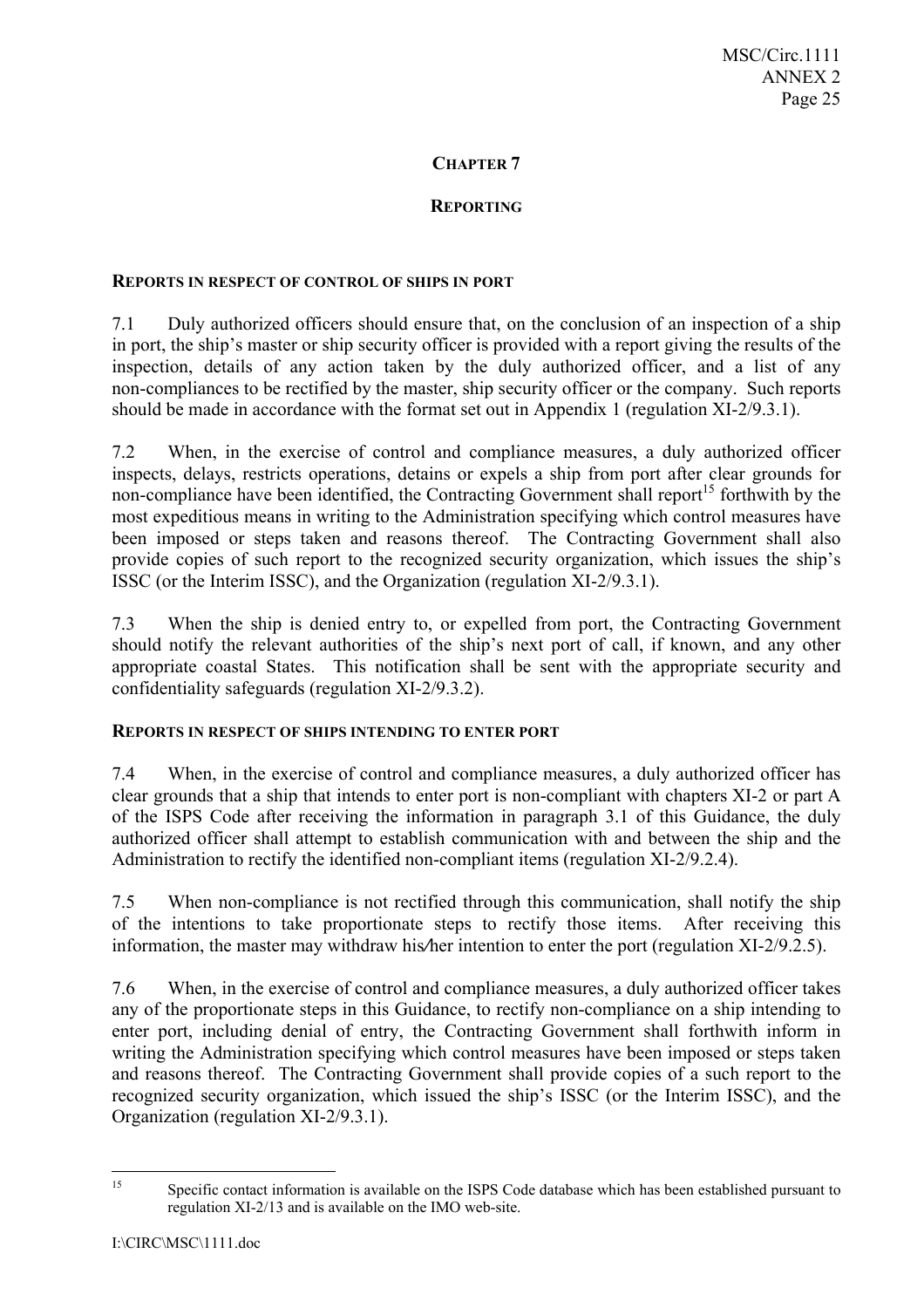MSC/Circ.1111 ANNEX 2 Page 26

## **APPENDIX 1**

## **RELATED MATERIAL**

| Resolution MSC.136(76) | Performance standards for a ship security alert system                                                                                                        |
|------------------------|---------------------------------------------------------------------------------------------------------------------------------------------------------------|
| Resolution MSC.147(77) | Adoption of the Revised performance standards for a ship security<br>alert system                                                                             |
| MSC/Circ.1067          | Early implementation of the special measures to enhance maritime<br>security                                                                                  |
| MSC/Circ.1072          | Guidance on provision of ship security alert systems                                                                                                          |
| MSC/Circ.1073          | Directives for Maritime Rescue Co-ordination Centres (MRCCs)<br>on acts of violence against ships                                                             |
| MSC/Circ.1074          | Interim Guidelines for the authorization of RSOs acting on behalf<br>of the Administration and/or Designated Authority of a Contracting<br>Government         |
| MSC/Circ.1097          | Guidelines for the implementation of SOLAS chapter XI-2 and the<br><b>ISPS Code</b>                                                                           |
| MSC/Circ.1104          | Implementation of SOLAS chapter XI-2 and the ISPS Code                                                                                                        |
| MSC/Circ.1106          | Implementation of SOLAS chapter XI-2 and the ISPS Code to port<br>facilities                                                                                  |
| MSC/Circ.1109          | False security alerts and distress/security double alerts                                                                                                     |
| MSC/Circ.1110          | Matters related to SOLAS regulations XI-2/6 and XI-2/7                                                                                                        |
| MSC/Circ.1111          | Guidance relating to the implementation of SOLAS chapter XI-2<br>and the ISPS Code                                                                            |
| MSC/Circ.1112          | Shore leave and access to ships under the ISPS Code                                                                                                           |
| MSC/Circ.1113          | Guidance to port State control officers on the non-security related<br>elements of the 2002 SOLAS amendments                                                  |
| Resolution A.955(23)   | Amendments<br>Principles<br>the<br>safe<br>manning<br>to<br>on<br>(resolution A.890(21))                                                                      |
| Resolution A.956(23)   | Amendments to the Guidelines for the onboard operational use of<br>identification<br>shipborne<br>automatic<br>systems<br>(AIS)<br>(resolution A.917 $(22)$ ) |
| Resolution A.959(23)   | Format and guidelines for the maintenance of the Continuous<br>Synopsis Record (CSR)                                                                          |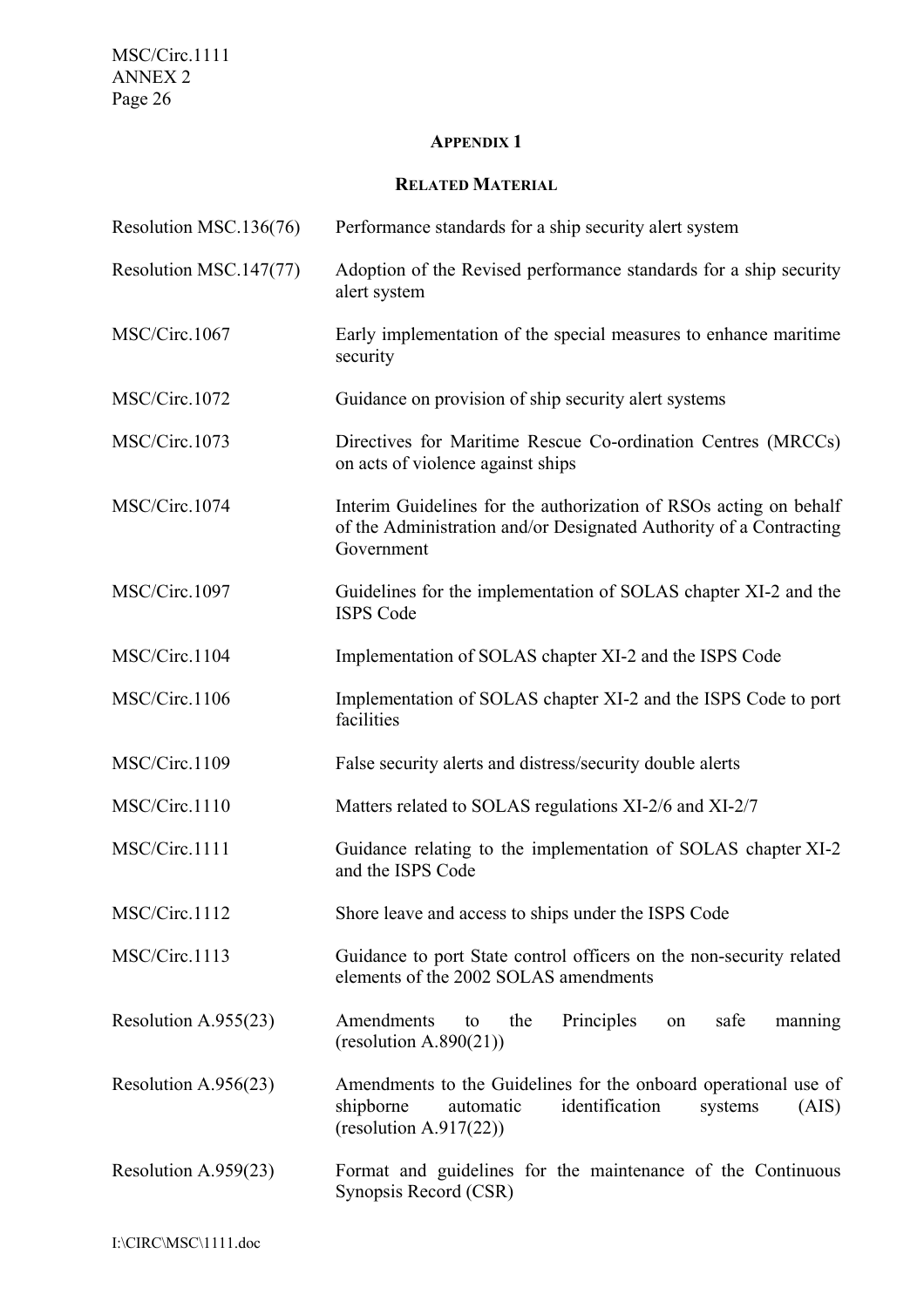MSC/Circ.1111 ANNEX 2 Page 27

| Circular Letter No. 2514 | Information required from SOLAS Contracting Governments under<br>the provisions of SOLAS regulation XI-2/13                                                            |
|--------------------------|------------------------------------------------------------------------------------------------------------------------------------------------------------------------|
| Circular Letter No. 2529 | Information required from SOLAS Contracting Governments under<br>the provisions of SOLAS regulation XI-2/13.1.1 on communication<br>of a single national contact point |
|                          | IMO/ILO Code of Practice on Security in Ports                                                                                                                          |